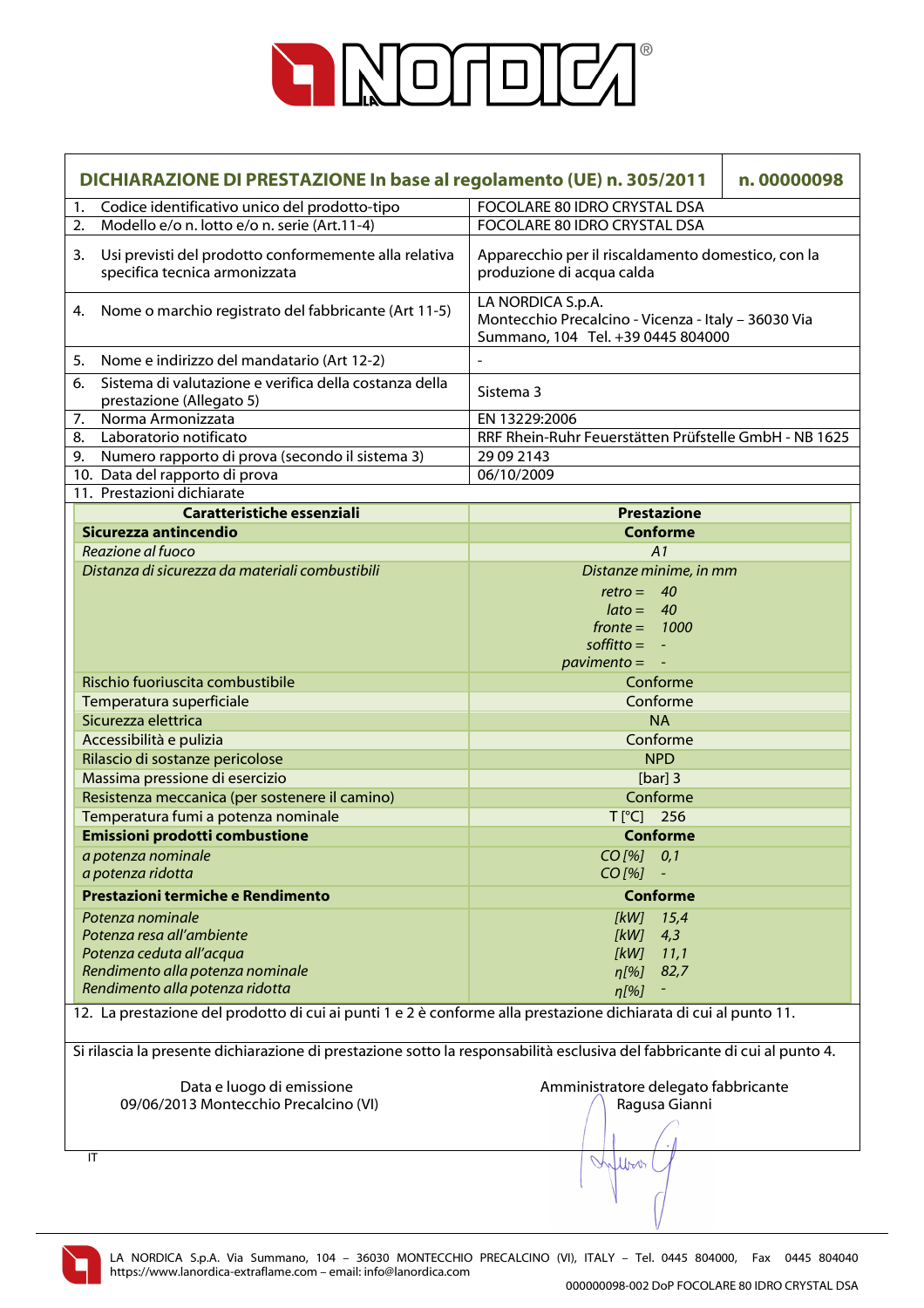

| <b>DECLARATION OF PERFORMANCE According to Regulation (EU) n.305/2011</b><br>n.00000098 |                                                                                                                                |                                                                                                               |  |
|-----------------------------------------------------------------------------------------|--------------------------------------------------------------------------------------------------------------------------------|---------------------------------------------------------------------------------------------------------------|--|
| 1.                                                                                      | Unique identification code of the product type                                                                                 | FOCOLARE 80 IDRO CRYSTAL DSA                                                                                  |  |
| 2.                                                                                      | Model and/or batch and/or serial number (Art.11-4)                                                                             | FOCOLARE 80 IDRO CRYSTAL DSA                                                                                  |  |
| 3.                                                                                      | Intended uses of the product in accordance with<br>harmonised technical specification                                          | Domestic heating appliance, with hot water production                                                         |  |
| 4.                                                                                      | Name or registered trade mark of the manufacturer<br>(Art 11-5)                                                                | LA NORDICA S.p.A.<br>Montecchio Precalcino - Vicenza - Italy - 36030 Via<br>Summano, 104 Tel. +39 0445 804000 |  |
| 5.                                                                                      | Name and address of the authorised representative<br>(Art 12-2)                                                                | $\overline{a}$                                                                                                |  |
| 6.                                                                                      | System of assessment and verification of constancy<br>of performance (Annex 5)                                                 | System 3                                                                                                      |  |
| 7.                                                                                      | Harmonized technical specification                                                                                             | EN 13229:2006                                                                                                 |  |
| 8.                                                                                      | Notified laboratory                                                                                                            | RRF Rhein-Ruhr Feuerstätten Prüfstelle GmbH - NB 1625                                                         |  |
| 9.                                                                                      | Test report number (type testing under System 3)                                                                               | 29 09 2143                                                                                                    |  |
|                                                                                         | 10. Date of test report                                                                                                        | 06/10/2009                                                                                                    |  |
|                                                                                         | 11. Declared performance                                                                                                       |                                                                                                               |  |
|                                                                                         | <b>Essential characteristics</b>                                                                                               | <b>Performance</b>                                                                                            |  |
|                                                                                         | <b>Fire safety</b>                                                                                                             | Pass                                                                                                          |  |
|                                                                                         | <b>Reaction to fire</b>                                                                                                        | A1                                                                                                            |  |
|                                                                                         | Safety distance from combustible materials                                                                                     | Minimun distances, in mm                                                                                      |  |
|                                                                                         |                                                                                                                                | $rear = 40$                                                                                                   |  |
|                                                                                         |                                                                                                                                | $side = 40$                                                                                                   |  |
|                                                                                         |                                                                                                                                | $front = 1000$                                                                                                |  |
|                                                                                         |                                                                                                                                | $\text{ceiling} = -$                                                                                          |  |
|                                                                                         |                                                                                                                                | $floor = -$                                                                                                   |  |
|                                                                                         | Risk of burning fuel falling out                                                                                               | Pass                                                                                                          |  |
|                                                                                         | Surface temperature                                                                                                            | Pass                                                                                                          |  |
|                                                                                         | <b>Electrical safety</b>                                                                                                       | <b>NA</b>                                                                                                     |  |
|                                                                                         | Cleanability                                                                                                                   | Pass                                                                                                          |  |
|                                                                                         | Discharge of dangerous substances                                                                                              | <b>NPD</b>                                                                                                    |  |
|                                                                                         | <b>Maximum operating pressure</b>                                                                                              | [ $bar]$ ] 3                                                                                                  |  |
|                                                                                         | Mechanical resistance (to carry a chimney/flue)                                                                                | Pass                                                                                                          |  |
|                                                                                         | Flue gas temperature at nominal heat output                                                                                    | T[°C] 256                                                                                                     |  |
|                                                                                         | <b>Emission of combustion products</b>                                                                                         | Pass                                                                                                          |  |
|                                                                                         | at nominal heat output                                                                                                         | CO [%] 0,1                                                                                                    |  |
|                                                                                         | at reduced heat output                                                                                                         | $CO$ [%]                                                                                                      |  |
|                                                                                         | <b>Thermal output and Energy efficiency</b>                                                                                    | Pass                                                                                                          |  |
|                                                                                         | Nominal heat output                                                                                                            | [kW]<br>15,4                                                                                                  |  |
|                                                                                         | <b>Room heating output</b>                                                                                                     | [kW]<br>4,3                                                                                                   |  |
|                                                                                         | <b>Water heating output</b>                                                                                                    | [kW]<br>11,1                                                                                                  |  |
|                                                                                         | Energy efficiency at nominal heat output                                                                                       | 82,7<br>$\eta$ [%]                                                                                            |  |
|                                                                                         | Energy efficiency at reduced heat output                                                                                       | n[%]                                                                                                          |  |
|                                                                                         | 12. The performance of the product identified in points 1 and 2 is in conformity with the declared performance in<br>point 11. |                                                                                                               |  |
|                                                                                         | This declaration of performance is issued under the sole responsibility of the manufacturer identified in point 4.             |                                                                                                               |  |
|                                                                                         |                                                                                                                                |                                                                                                               |  |
|                                                                                         | Place and date of issue                                                                                                        | Manufacturer managing director                                                                                |  |
|                                                                                         | 09/06/2013 Montecchio Precalcino (VI)                                                                                          | Ragusa Gianni                                                                                                 |  |
|                                                                                         |                                                                                                                                |                                                                                                               |  |
|                                                                                         |                                                                                                                                |                                                                                                               |  |
| UK                                                                                      |                                                                                                                                | Intern                                                                                                        |  |
|                                                                                         |                                                                                                                                |                                                                                                               |  |

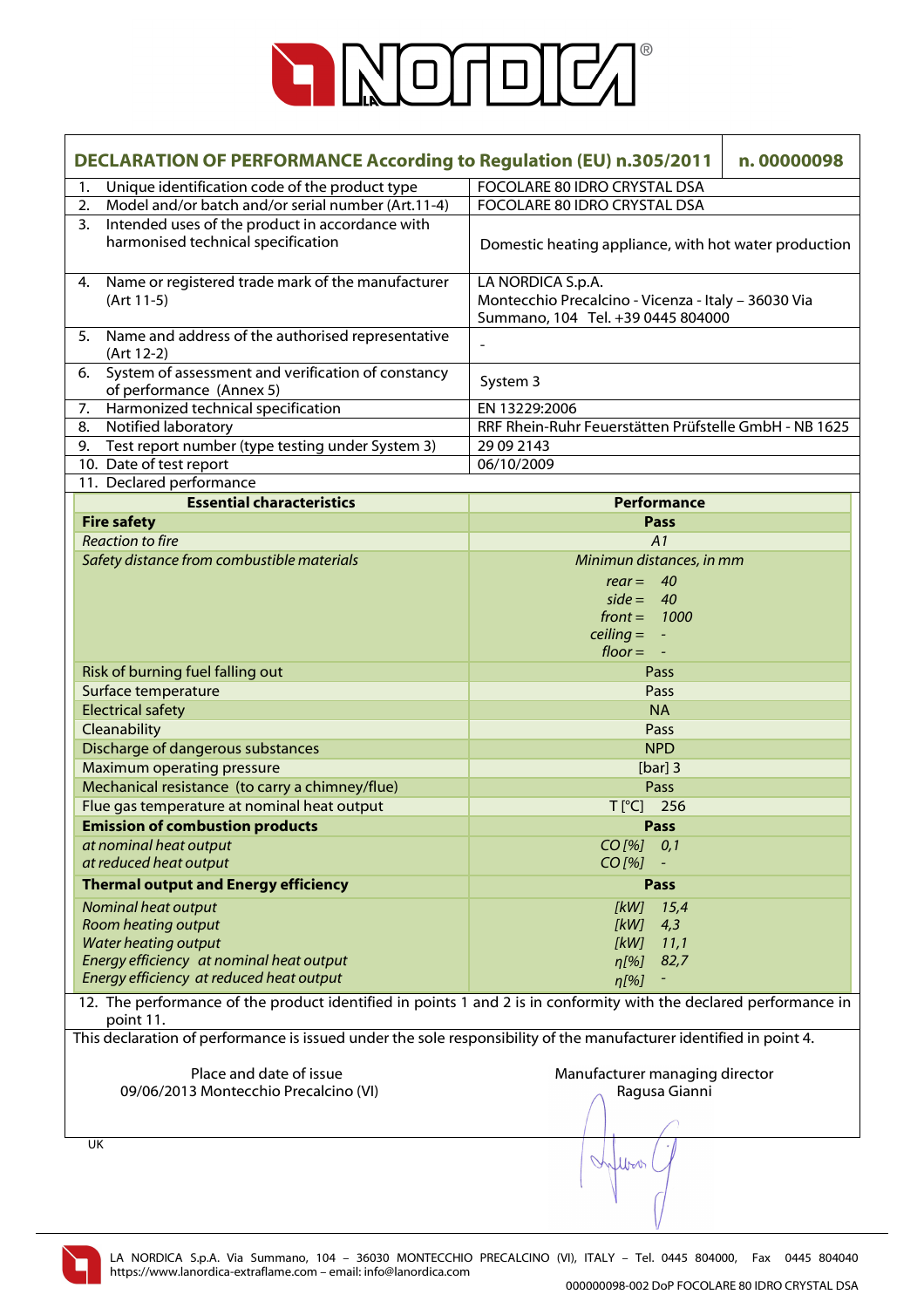

| DÉCLARATION DE PERFORMANCE Selon le règlement (UE) n° 305/2011<br>n.00000098                                 |                                                       |  |
|--------------------------------------------------------------------------------------------------------------|-------------------------------------------------------|--|
| Code d'identification unique du produit-type<br>1.                                                           | FOCOLARE 80 IDRO CRYSTAL DSA                          |  |
| Modèle et/ou n° de lot et/ou n° de série (Art. 11-4)<br>2.                                                   | FOCOLARE 80 IDRO CRYSTAL DSA                          |  |
| Utilisation prévue du produit conformément aux<br>3.                                                         |                                                       |  |
| spécifications techniques harmonisées                                                                        | Appareil pour le chauffage domestique, avec           |  |
| correspondantes                                                                                              | production d'eau chaude                               |  |
|                                                                                                              | LA NORDICA S.p.A.                                     |  |
| Nom ou marque enregistrée du fabricant (Art. 11-5)<br>4.                                                     | Montecchio Precalcino - Vicenza - Italy - 36030 Via   |  |
|                                                                                                              | Summano, 104 Tel. +39 0445 804000                     |  |
| Nom et adresse du mandataire (Art. 12-2)<br>5.                                                               |                                                       |  |
| Système d'évaluation et contrôle de la constance de<br>6.                                                    | System 3                                              |  |
| performance (Annexe 5)                                                                                       |                                                       |  |
| Spécifications techniques harmonisées<br>7.                                                                  | EN 13229:2006                                         |  |
| Laboratoire notifié<br>8.                                                                                    | RRF Rhein-Ruhr Feuerstätten Prüfstelle GmbH - NB 1625 |  |
| Numéro du rapport d'essai (selon le System 3)<br>9.                                                          | 29 09 2143                                            |  |
| 10. Date du rapport d'essai                                                                                  | 06/10/2009                                            |  |
| 11. Performance déclarée                                                                                     |                                                       |  |
| <b>Caractéristiques essentielles</b>                                                                         | <b>Performance</b>                                    |  |
| Sécurité anti-incendie                                                                                       | <b>Conforme</b>                                       |  |
| Réaction au feu                                                                                              | A1                                                    |  |
| Distance de sécurité aux matériaux combustibles                                                              | Distance minimum, en mm                               |  |
|                                                                                                              | $arrière = 40$                                        |  |
|                                                                                                              | $\cot\acute{e} = 40$                                  |  |
|                                                                                                              | $avant = 1000$                                        |  |
|                                                                                                              | $sol = -$<br>$fond = -$                               |  |
| Risque de fuite de combustible                                                                               | Conforme                                              |  |
| Température de surface                                                                                       | Conforme                                              |  |
|                                                                                                              |                                                       |  |
| Sécurité électrique<br><b>NA</b><br>Facilité d'accès et nettoyage<br>Conforme                                |                                                       |  |
| Emission de substances dangereuses<br><b>NPD</b>                                                             |                                                       |  |
| Pression maximale de service                                                                                 | [ $bar]$ ] 3                                          |  |
| Résistance mécanique (pour soutenir la cheminée)                                                             | Conforme                                              |  |
| Température des fumées puissance nominale                                                                    | T[°C] 256                                             |  |
| Émission des produits de combustion                                                                          | <b>Conforme</b>                                       |  |
| Puissance nominale                                                                                           | $CO$ [%] $0,1$                                        |  |
| Puissance réduite                                                                                            | $CO$ [%]                                              |  |
|                                                                                                              | <b>Conforme</b>                                       |  |
| <b>Performance thermique et Rendement</b>                                                                    |                                                       |  |
| Puissance nominale                                                                                           | [kW]<br>15,4                                          |  |
| Puissance rendue à la chambre<br>Puissance rendue à l'eau                                                    | [kW]<br>4,3<br>[kW]                                   |  |
| Rendement à la puissance nominale                                                                            | 11,1<br>82,7<br>$\eta$ [%]                            |  |
| Rendement à la puissance réduite                                                                             | n[%]                                                  |  |
| 12. La performance du produit citée aux points 1 et 2 est conforme à la performance déclarée au point 11.    |                                                       |  |
| Cette déclaration de performance est délivrée sous la responsabilité exclusive du fabricant cité au point 4. |                                                       |  |
|                                                                                                              |                                                       |  |
| Date et lieu d'émission                                                                                      | Administrateur délégué du fabricant                   |  |
| 09/06/2013 Montecchio Precalcino (VI)                                                                        | Ragusa Gianni                                         |  |
|                                                                                                              |                                                       |  |
|                                                                                                              |                                                       |  |
| <b>FR</b>                                                                                                    |                                                       |  |
|                                                                                                              |                                                       |  |

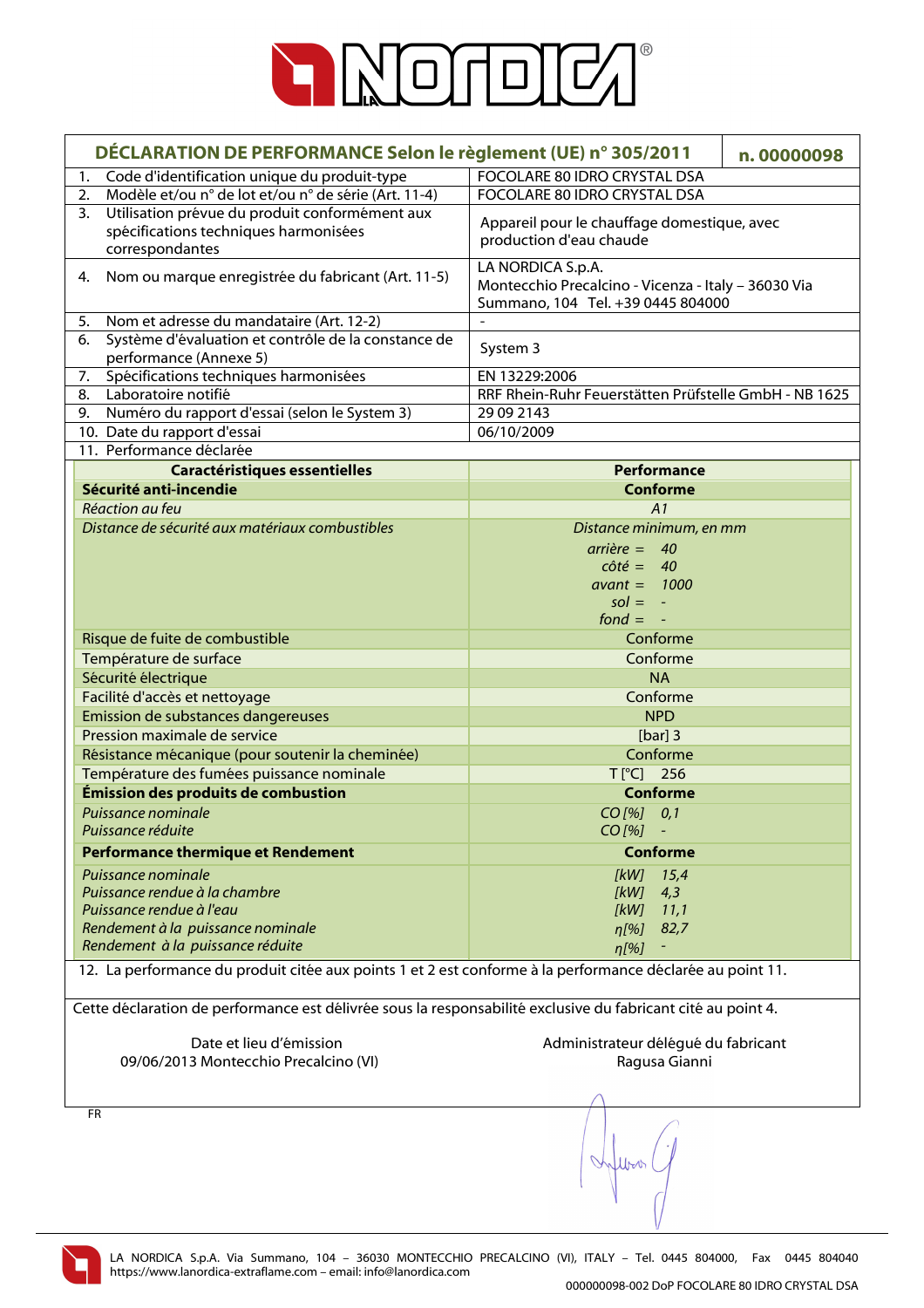

|    | LEISTUNGSERKLÄRUNG Gemäß der Verordnung (EG) Nr. 305/2011                                                               |                                                                                                               | n.00000098 |
|----|-------------------------------------------------------------------------------------------------------------------------|---------------------------------------------------------------------------------------------------------------|------------|
| 1. | Eindeutiger Identifikationscode des Produktes - Typ                                                                     | FOCOLARE 80 IDRO CRYSTAL DSA                                                                                  |            |
| 2. | <b>FOCOLARE 80 IDRO CRYSTAL DSA</b><br>Modell und/oder Losnr. und/oder Seriennr. (Art.11-4)                             |                                                                                                               |            |
| 3. | Vorgesehene Verwendung des Produkts in<br>Übereinstimmung mit der geltenden harmonisierten<br>technischen Spezifikation | Heizgerät für den Privatgebrauch mit<br>Warmwasserproduktion                                                  |            |
| 4. | Name oder registriertes Warenzeichen des<br>Herstellers (Art 11-5)                                                      | LA NORDICA S.p.A.<br>Montecchio Precalcino - Vicenza - Italy - 36030 Via<br>Summano, 104 Tel. +39 0445 804000 |            |
| 5. | Name und Adresse des Auftragnehmers (Art 12-2)                                                                          |                                                                                                               |            |
| 6. | System zur Bewertung und Überprüfung der<br>Leistungsbeständigkeit (Anlage 5)                                           | System 3                                                                                                      |            |
| 7. | Harmonisierte technische Spezifikation                                                                                  | EN 13229:2006                                                                                                 |            |
| 8. | <b>Benanntes Labor</b>                                                                                                  | RRF Rhein-Ruhr Feuerstätten Prüfstelle GmbH - NB 1625                                                         |            |
| 9. | Nummer des Prüfberichts (gemäß System 3)                                                                                | 29 09 2143                                                                                                    |            |
|    | 10. Datum des Prüfberichts                                                                                              | 06/10/2009                                                                                                    |            |
|    | 11. Erklärte Leistungen                                                                                                 |                                                                                                               |            |
|    | <b>Wesentliche Merkmale</b>                                                                                             | Leistungen                                                                                                    |            |
|    | <b>Brandschutz</b>                                                                                                      | <b>Konform</b>                                                                                                |            |
|    | <b>Brandverhalten</b>                                                                                                   | A1                                                                                                            |            |
|    | Abstand von brennbarem Material                                                                                         | Mindestabstand, in mm                                                                                         |            |
|    |                                                                                                                         | $Rückseite = 40$                                                                                              |            |
|    |                                                                                                                         | Seite = $40$                                                                                                  |            |
|    |                                                                                                                         | Vorderseite = $1000$                                                                                          |            |
|    |                                                                                                                         | $Himmel = -$                                                                                                  |            |
|    |                                                                                                                         | $Boden = -$                                                                                                   |            |
|    | Gefahr Brennstoffaustritt                                                                                               | Konform                                                                                                       |            |
|    | Oberflächentemperatur                                                                                                   | Konform                                                                                                       |            |
|    | <b>Elektrische Sicherheit</b>                                                                                           | <b>NA</b>                                                                                                     |            |
|    | Zugänglichkeit und Reinigung                                                                                            | Konform                                                                                                       |            |
|    | Ausstoß gefährlicher Substanzen<br><b>NPD</b>                                                                           |                                                                                                               |            |
|    | Maximaler Betriebsdruck                                                                                                 | [ $bar]$ ] 3                                                                                                  |            |
|    | Mechanische Festigkeit (um den Kamin zu tragen)                                                                         | Konform                                                                                                       |            |
|    | Rauchgastemperatur nennleistung                                                                                         | T[°C] 256                                                                                                     |            |
|    | <b>Emission von Verbrennungsprodukten</b>                                                                               | <b>Konform</b>                                                                                                |            |
|    | Nennleistung                                                                                                            | CO [%] 0,1                                                                                                    |            |
|    | Reduzierte Leistung                                                                                                     | $CO$ [%]                                                                                                      |            |
|    | Thermische Leistungen und Wirkungsgrad                                                                                  | <b>Konform</b>                                                                                                |            |
|    | Nennleistung                                                                                                            | [kW]<br>15,4                                                                                                  |            |
|    | Der Umgebung gelieferte Leistung                                                                                        | 4,3<br>[kW]                                                                                                   |            |
|    | Dem Wasser gelieferte Leistung                                                                                          | [kW]<br>11,1                                                                                                  |            |
|    | Wirkungsgrad Nennleistung                                                                                               | 82,7<br>$\eta$ [%]                                                                                            |            |
|    | Wirkungsgrad Reduzierte Leistung                                                                                        | $\eta$ [%]                                                                                                    |            |
|    | 12. Die Leistung des Produktes gemäß den Punkten 1 und 2 entspricht der erklärten Leistung nach Punkt 11.               |                                                                                                               |            |
|    | Die vorliegende Leistungserklärung wird unter ausschließlicher Verantwortung des Herstellers erlassen, siehe Punkt      |                                                                                                               |            |
| 4. |                                                                                                                         |                                                                                                               |            |
|    |                                                                                                                         |                                                                                                               |            |
|    | Geschäftsführer des Herstellers                                                                                         | Datum und Austellungsort                                                                                      |            |
|    | 09/06/2013 Montecchio Precalcino (VI)                                                                                   | Ragusa Gianni                                                                                                 |            |
|    |                                                                                                                         |                                                                                                               |            |
|    |                                                                                                                         |                                                                                                               |            |
| DE |                                                                                                                         |                                                                                                               |            |
|    |                                                                                                                         |                                                                                                               |            |
|    |                                                                                                                         |                                                                                                               |            |
|    |                                                                                                                         |                                                                                                               |            |
|    |                                                                                                                         |                                                                                                               |            |
|    |                                                                                                                         |                                                                                                               |            |

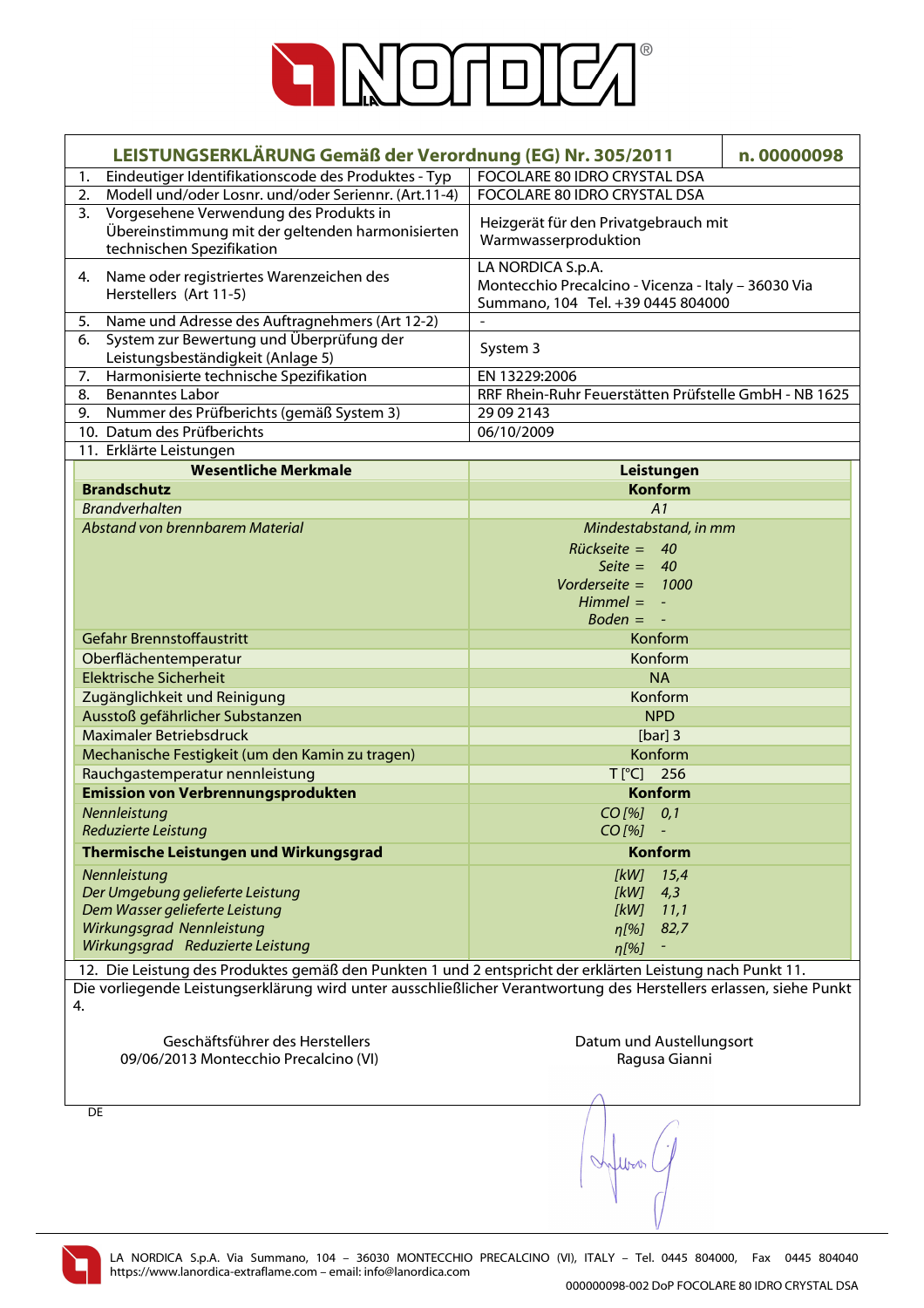

| DECLARACIÓN DE PRESTACIÓN Conforme al reglamento (UE) n. 305/2011<br>n.00000098 |                                                                                                                                 |                                                                                                                            |  |  |
|---------------------------------------------------------------------------------|---------------------------------------------------------------------------------------------------------------------------------|----------------------------------------------------------------------------------------------------------------------------|--|--|
| 1.                                                                              | Código de identificación único del producto-tipo                                                                                | FOCOLARE 80 IDRO CRYSTAL DSA                                                                                               |  |  |
| 2.                                                                              | Modelo y/o n. º de lote y/o n. º de serie (Art.11-4)                                                                            | FOCOLARE 80 IDRO CRYSTAL DSA                                                                                               |  |  |
| 3.                                                                              | Usos previstos del producto de conformidad con las<br>especificaciones técnicas armonizadas<br>correspondientes                 | Aparato de calefacción doméstica, con producción de<br>agua caliente                                                       |  |  |
| 4.                                                                              | Nombre o marca registrada del fabricante (Art 11-5)                                                                             | LA NORDICA S.p.A.<br>Montecchio Precalcino - Vicenza - Italy - 36030 Via<br>Summano, 104 Tel. +39 0445 804000              |  |  |
| 5.                                                                              | Nombre y dirección del mandatario (Art 12-2)                                                                                    | $\overline{a}$                                                                                                             |  |  |
| 6.                                                                              | Sistema de valoración y verificación de la constancia<br>de la prestación (Anexo 5)                                             | Sistema 3                                                                                                                  |  |  |
| 7.                                                                              | Especificación técnica armonizada                                                                                               | EN 13229:2006                                                                                                              |  |  |
| 8.                                                                              | Laboratorio notificado                                                                                                          | RRF Rhein-Ruhr Feuerstätten Prüfstelle GmbH - NB 1625                                                                      |  |  |
| 9.                                                                              | Número de informe de prueba (según el System 3)                                                                                 | 29 09 2143                                                                                                                 |  |  |
|                                                                                 | 10. Fecha del informe de la prueba                                                                                              | 06/10/2009                                                                                                                 |  |  |
|                                                                                 | 11. Prestaciones declaradas                                                                                                     |                                                                                                                            |  |  |
|                                                                                 | <b>Características esenciales</b>                                                                                               | Prestación                                                                                                                 |  |  |
|                                                                                 | <b>Seguridad contra incendios</b>                                                                                               | <b>Conforme</b>                                                                                                            |  |  |
|                                                                                 | Reacción al fuego                                                                                                               | A1                                                                                                                         |  |  |
|                                                                                 | Distancia de materiales combustibles                                                                                            | Distancia mínima, en mm                                                                                                    |  |  |
|                                                                                 |                                                                                                                                 | $rev\acute{e}s = 40$                                                                                                       |  |  |
|                                                                                 |                                                                                                                                 | $lado = 40$                                                                                                                |  |  |
|                                                                                 |                                                                                                                                 | $f$ rente = 1000                                                                                                           |  |  |
|                                                                                 |                                                                                                                                 | $cielo = -$                                                                                                                |  |  |
|                                                                                 |                                                                                                                                 | $suelo = -$                                                                                                                |  |  |
|                                                                                 | Riesgo de pérdida de combustible                                                                                                | Conforme                                                                                                                   |  |  |
|                                                                                 | Temperatura superficial                                                                                                         | Conforme                                                                                                                   |  |  |
|                                                                                 | Seguridad eléctrica                                                                                                             | <b>NA</b>                                                                                                                  |  |  |
|                                                                                 | Accesibilidad y limpieza                                                                                                        | Conforme                                                                                                                   |  |  |
|                                                                                 | Emisión de sustancias peligrosas<br><b>NPD</b>                                                                                  |                                                                                                                            |  |  |
|                                                                                 | Presión máxima de trabajo                                                                                                       | [ $bar]$ ] 3                                                                                                               |  |  |
|                                                                                 | Resistencia mecánica (de soporte de la chimenea)                                                                                | Conforme                                                                                                                   |  |  |
|                                                                                 | Temperatura de humos potencia nominal                                                                                           | T[°C] 256                                                                                                                  |  |  |
|                                                                                 | Emisiones de productos de combustión                                                                                            | <b>Conforme</b>                                                                                                            |  |  |
|                                                                                 | Potencia nominal                                                                                                                | CO [%] 0,1                                                                                                                 |  |  |
|                                                                                 | Potencia reducida                                                                                                               | $CO$ [%]                                                                                                                   |  |  |
|                                                                                 | Prestaciones térmica y Rendimiento                                                                                              | <b>Conforme</b>                                                                                                            |  |  |
|                                                                                 |                                                                                                                                 |                                                                                                                            |  |  |
|                                                                                 | Potencia nominal                                                                                                                | [kW]<br>15,4                                                                                                               |  |  |
|                                                                                 | Potencia suministrada al entorno                                                                                                | [kW]<br>4,3                                                                                                                |  |  |
|                                                                                 | Potencia cedida al agua<br>Rendimiento Potencia nominal                                                                         | [kW]<br>11,1                                                                                                               |  |  |
|                                                                                 | Rendimiento Potencia reducida                                                                                                   | 82,7<br>n[%]                                                                                                               |  |  |
|                                                                                 |                                                                                                                                 | n[%]<br>12. La prestación del producto según se establece en los puntos 1 y 2 cumple con las prestaciones declaradas según |  |  |
|                                                                                 | el punto 11.                                                                                                                    |                                                                                                                            |  |  |
|                                                                                 | Se expide esta declaración de prestación bajo la responsabilidad exclusiva del fabricante, según se establece en el<br>punto 4. |                                                                                                                            |  |  |
|                                                                                 | Fecha y lugar de emisión                                                                                                        | Administrador director fabricante                                                                                          |  |  |
|                                                                                 | 09/06/2013 Montecchio Precalcino (VI)                                                                                           | Ragusa Gianni                                                                                                              |  |  |
|                                                                                 |                                                                                                                                 |                                                                                                                            |  |  |
|                                                                                 |                                                                                                                                 |                                                                                                                            |  |  |
|                                                                                 | ES                                                                                                                              | Willow                                                                                                                     |  |  |
|                                                                                 |                                                                                                                                 |                                                                                                                            |  |  |

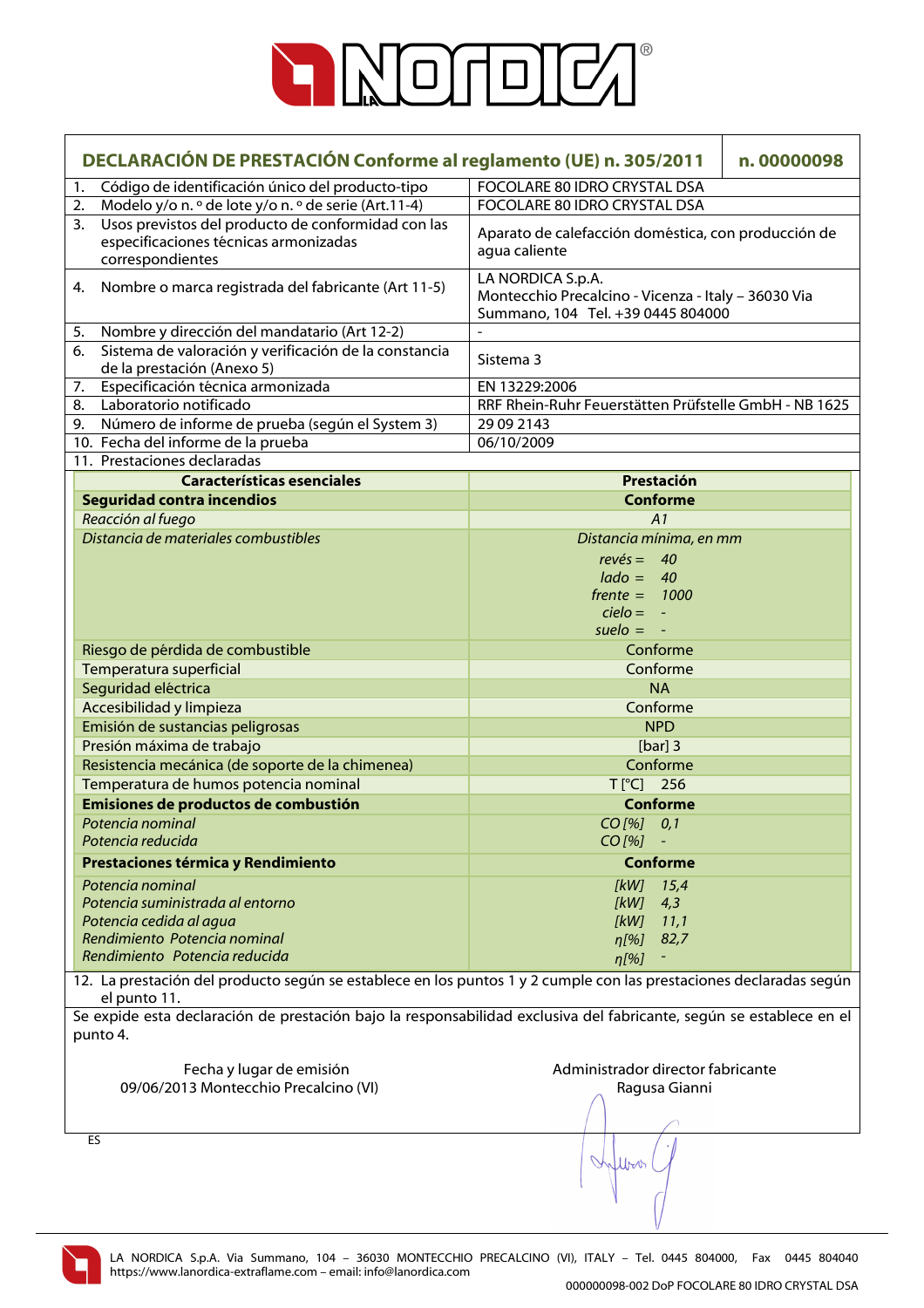

| DECLARAÇÃO DE DESEMPENHO Em base com o regulamento (UE)<br>nº.305/2011                                                          |                                                                                                               | n.00000098 |  |
|---------------------------------------------------------------------------------------------------------------------------------|---------------------------------------------------------------------------------------------------------------|------------|--|
| Código de identificação único do produto-tipo<br>1.                                                                             | FOCOLARE 80 IDRO CRYSTAL DSA                                                                                  |            |  |
| Modelo e/ou nº. lote e/ou nº. série (Art.11-4)<br>2.                                                                            | FOCOLARE 80 IDRO CRYSTAL DSA                                                                                  |            |  |
| Utilização prevista do produto em conformidade com<br>3.<br>a respectiva técnica especifica harmonizada                         | Aparelho para aquecimento doméstico, com produção<br>de água quente                                           |            |  |
| Nome ou marca registada pelo fabricante (Art 11-5)<br>4.                                                                        | LA NORDICA S.p.A.<br>Montecchio Precalcino - Vicenza - Italy - 36030 Via<br>Summano, 104 Tel. +39 0445 804000 |            |  |
| Nome e endereço do mandatário (Art 12-2)<br>5.                                                                                  | $\overline{a}$                                                                                                |            |  |
| Sistema de avaliação e verificação da regularidade do<br>6.<br>desempenho (Anexo 5)                                             | Sistema 3                                                                                                     |            |  |
| Específica técnica harmonizada<br>7.                                                                                            | EN 13229:2006                                                                                                 |            |  |
| Laboratório notificado<br>8.                                                                                                    | RRF Rhein-Ruhr Feuerstätten Prüfstelle GmbH - NB 1625                                                         |            |  |
| Número relação de prova (em base ao System 3)<br>9.                                                                             | 29 09 2143                                                                                                    |            |  |
| 10. Data do relação de prova                                                                                                    | 06/10/2009                                                                                                    |            |  |
| 11. Desempenhos declarados                                                                                                      |                                                                                                               |            |  |
| <b>Características essenciais</b>                                                                                               | <b>Desempenho</b>                                                                                             |            |  |
| Segurança anti-incêndio                                                                                                         | <b>Em conformidade</b>                                                                                        |            |  |
| Reação ao fogo                                                                                                                  | A1                                                                                                            |            |  |
| Distância de materiais combustíveis                                                                                             | Distância mínima, em mm                                                                                       |            |  |
|                                                                                                                                 | traseira = $40$                                                                                               |            |  |
|                                                                                                                                 | $lado = 40$                                                                                                   |            |  |
|                                                                                                                                 | $f$ rente = 1000                                                                                              |            |  |
|                                                                                                                                 | $teto = -$                                                                                                    |            |  |
|                                                                                                                                 | $\mathsf{solo} = -$                                                                                           |            |  |
| Risco de vazamento de combustível                                                                                               | Em conformidade                                                                                               |            |  |
| Temperatura superficial                                                                                                         | Em conformidade                                                                                               |            |  |
| Segurança elétrica                                                                                                              | <b>NA</b>                                                                                                     |            |  |
| Acessibilidade e limpeza                                                                                                        | Em conformidade                                                                                               |            |  |
| Libertação de substâncias perigosas                                                                                             | <b>NPD</b>                                                                                                    |            |  |
| Máxima pressão de exercício                                                                                                     | [ $bar]$ ] 3                                                                                                  |            |  |
| Resistência mecânica (para suportar a chaminé)                                                                                  | Em conformidade                                                                                               |            |  |
| Temperatura fumos potência nominal                                                                                              | $T[^{\circ}C]$ 256                                                                                            |            |  |
| Emissões de produtos de combustão                                                                                               | <b>Em conformidade</b>                                                                                        |            |  |
| Potência nominal                                                                                                                | $CO$ [%] $0,1$                                                                                                |            |  |
| Potência reduzida                                                                                                               | $CO$ [%]                                                                                                      |            |  |
| Desempenho térmico e Rendimento                                                                                                 | <b>Em conformidade</b>                                                                                        |            |  |
| Potência nominal                                                                                                                | $[kW]$ 15,4                                                                                                   |            |  |
| Potência libertada no ambiente                                                                                                  | [kW]<br>4,3                                                                                                   |            |  |
| Potência cedida à água                                                                                                          | 11,1<br>[kW]                                                                                                  |            |  |
| Rendimento Potência nominal                                                                                                     | 82,7<br>$n[\%]$                                                                                               |            |  |
| Rendimento Potência reduzida                                                                                                    | $\eta$ [%]                                                                                                    |            |  |
| 12. O desempenho do produto ao qual se referem os pontos 1 e 2 estão em conformidade com o desempenho<br>declarado no ponto 11. |                                                                                                               |            |  |
| É emitida a presente declaração de desempenho sob a responsabilidade exclusiva do fabricante referido no ponto 4.               |                                                                                                               |            |  |
|                                                                                                                                 |                                                                                                               |            |  |
| Data e local de emissão                                                                                                         | Administrador legal do fabricante                                                                             |            |  |
| 09/06/2013 Montecchio Precalcino (VI)                                                                                           | Ragusa Gianni                                                                                                 |            |  |
|                                                                                                                                 |                                                                                                               |            |  |
|                                                                                                                                 |                                                                                                               |            |  |
| PT                                                                                                                              | Inflow                                                                                                        |            |  |

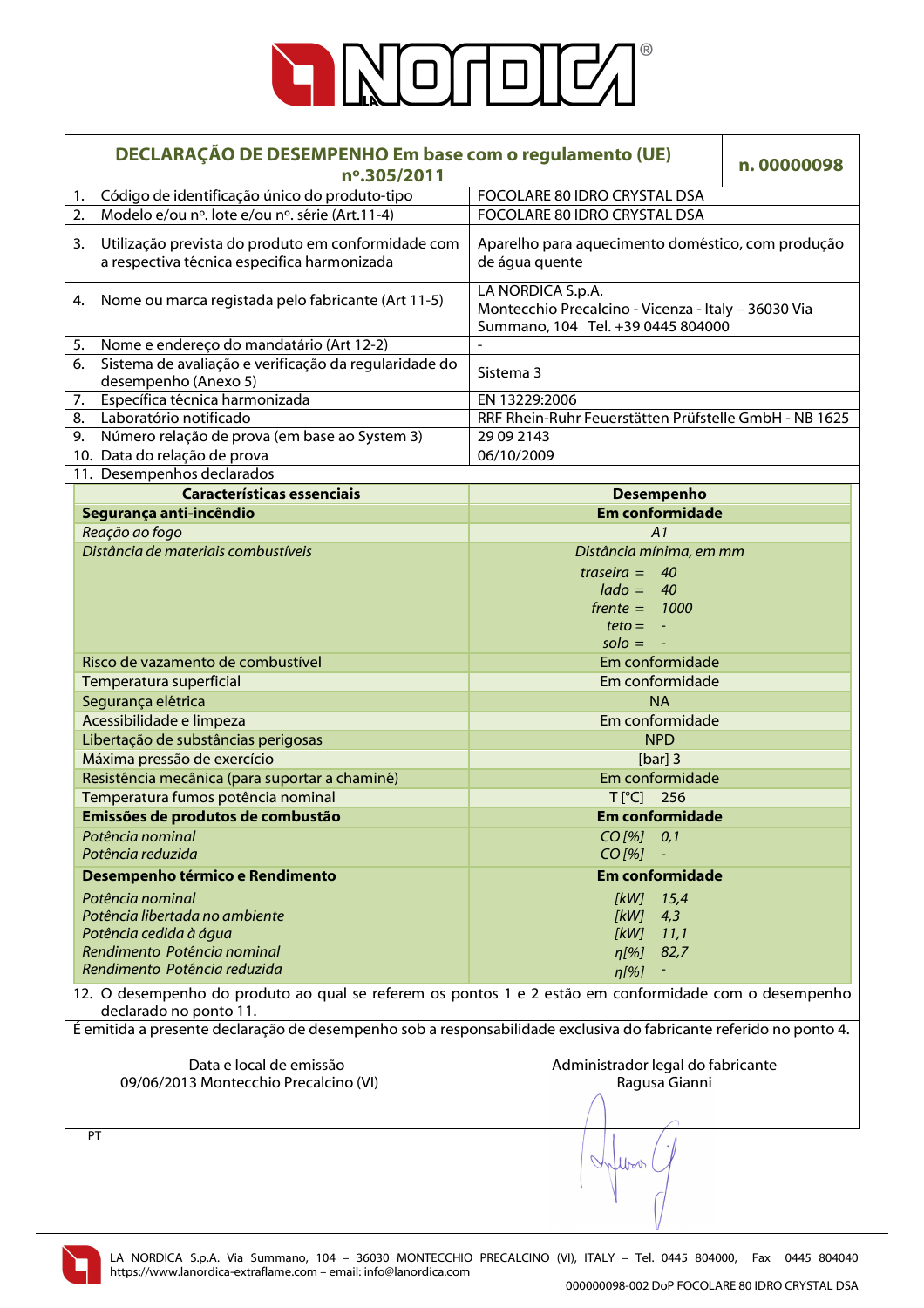

| YDEEVNEDEKLARATION I henhold til forordning (EU) nr. 305/2011                                                                | n.00000098                                                                                                    |  |  |
|------------------------------------------------------------------------------------------------------------------------------|---------------------------------------------------------------------------------------------------------------|--|--|
| Produkttypens unikke identifikationskode<br>1.                                                                               |                                                                                                               |  |  |
| Model og/eller partinr. og/eller serienr. (Art.11-4)<br>2.                                                                   | FOCOLARE 80 IDRO CRYSTAL DSA                                                                                  |  |  |
| Tilsigtede anvendelser af produktet i<br>3.<br>overensstemmelse med den pågældende<br>harmoniserede tekniske specifikation   | Apparat til boligopvarmning med produktion af varmt<br>vand                                                   |  |  |
| 4. Fabrikantens navn eller registreret varemærke (Art<br>$11-5)$                                                             | LA NORDICA S.p.A.<br>Montecchio Precalcino - Vicenza - Italy - 36030 Via<br>Summano, 104 Tel. +39 0445 804000 |  |  |
| Navn og adresse på den bemyndigede repræsentant<br>5.<br>(Art 12-2)                                                          |                                                                                                               |  |  |
| System til vurdering og kontrol af ydeevnens<br>6.<br>konstans (Bilag 5)                                                     | Sistema 3                                                                                                     |  |  |
| Harmoniseret teknisk specifikation<br>7.                                                                                     | EN 13229:2006                                                                                                 |  |  |
| Notificeret laboratorium<br>8.                                                                                               | RRF Rhein-Ruhr Feuerstätten Prüfstelle GmbH - NB 1625                                                         |  |  |
| 9.<br>Nummer testrapport (baseret på System 3)                                                                               | 29 09 2143                                                                                                    |  |  |
| 10. Dato for testrapport                                                                                                     | 06/10/2009                                                                                                    |  |  |
| 11. Deklarerede ydeevner                                                                                                     |                                                                                                               |  |  |
| Væsentlige egenskaber                                                                                                        | Ydeevne                                                                                                       |  |  |
| <b>Brandsikkerhed</b>                                                                                                        | I overensstemmelse                                                                                            |  |  |
| Reaktion på brand                                                                                                            | A1                                                                                                            |  |  |
| Afstand fra brændbart materialer                                                                                             | Mindste afstand, i mm                                                                                         |  |  |
|                                                                                                                              | bagside = $40$                                                                                                |  |  |
|                                                                                                                              | side = $40$                                                                                                   |  |  |
|                                                                                                                              | forside = $1000$                                                                                              |  |  |
|                                                                                                                              | $I$ oft = $-$                                                                                                 |  |  |
|                                                                                                                              | jorden $= -$                                                                                                  |  |  |
| Risiko for udslip af brændsel<br>I overensstemmelse                                                                          |                                                                                                               |  |  |
| Overfladetemperatur                                                                                                          | I overensstemmelse                                                                                            |  |  |
| <b>Elektrisk sikkerhed</b><br><b>NA</b>                                                                                      |                                                                                                               |  |  |
| Tilgængelighed og rengøring                                                                                                  | I overensstemmelse                                                                                            |  |  |
| Frigivelse af farlige stoffer                                                                                                | <b>NPD</b>                                                                                                    |  |  |
| Maksimalt driftstryk                                                                                                         | [ $bar]$ ] 3                                                                                                  |  |  |
| Mekanisk styrke (til at støtte skorstenen)                                                                                   | I overensstemmelse                                                                                            |  |  |
| Røggastemperatur nominel effekt                                                                                              | $T[^{\circ}C]$<br>256                                                                                         |  |  |
| <b>Emissioner forbrændingsprodukter</b>                                                                                      | I overensstemmelse                                                                                            |  |  |
| Nominel effekt                                                                                                               | CO [%] 0,1                                                                                                    |  |  |
| Nedsat effekt                                                                                                                | CO [%]                                                                                                        |  |  |
| Termiske ydeevner og Ydelse                                                                                                  | I overensstemmelse                                                                                            |  |  |
| Nominel effekt                                                                                                               | [kW]<br>15,4                                                                                                  |  |  |
| Effekt overført til omgivelserne                                                                                             | [kW]<br>4,3                                                                                                   |  |  |
| Effekt overført til vandet                                                                                                   | [kW]<br>11,1                                                                                                  |  |  |
| <b>Ydelse</b> Nominel effekt                                                                                                 | 82,7<br>$\eta$ [%]                                                                                            |  |  |
| Ydelse Nedsat effekt                                                                                                         | $\eta$ [%]                                                                                                    |  |  |
| 12. Ydeevnen for det produkt, der er anført i punkt 1 og 2, er i overensstemmelse med den deklarerede ydeevne i<br>punkt 11. |                                                                                                               |  |  |
| Denne ydeevnedeklaration udstedes på eneansvar af den fabrikant, der er anført i punkt 4.                                    |                                                                                                               |  |  |
|                                                                                                                              |                                                                                                               |  |  |
| Dato og udstedelsessted                                                                                                      | Producentens administrerende direktør                                                                         |  |  |
| 09/06/2013 Montecchio Precalcino (VI)                                                                                        | Ragusa Gianni                                                                                                 |  |  |
|                                                                                                                              |                                                                                                               |  |  |
| DK                                                                                                                           | Which                                                                                                         |  |  |
|                                                                                                                              |                                                                                                               |  |  |

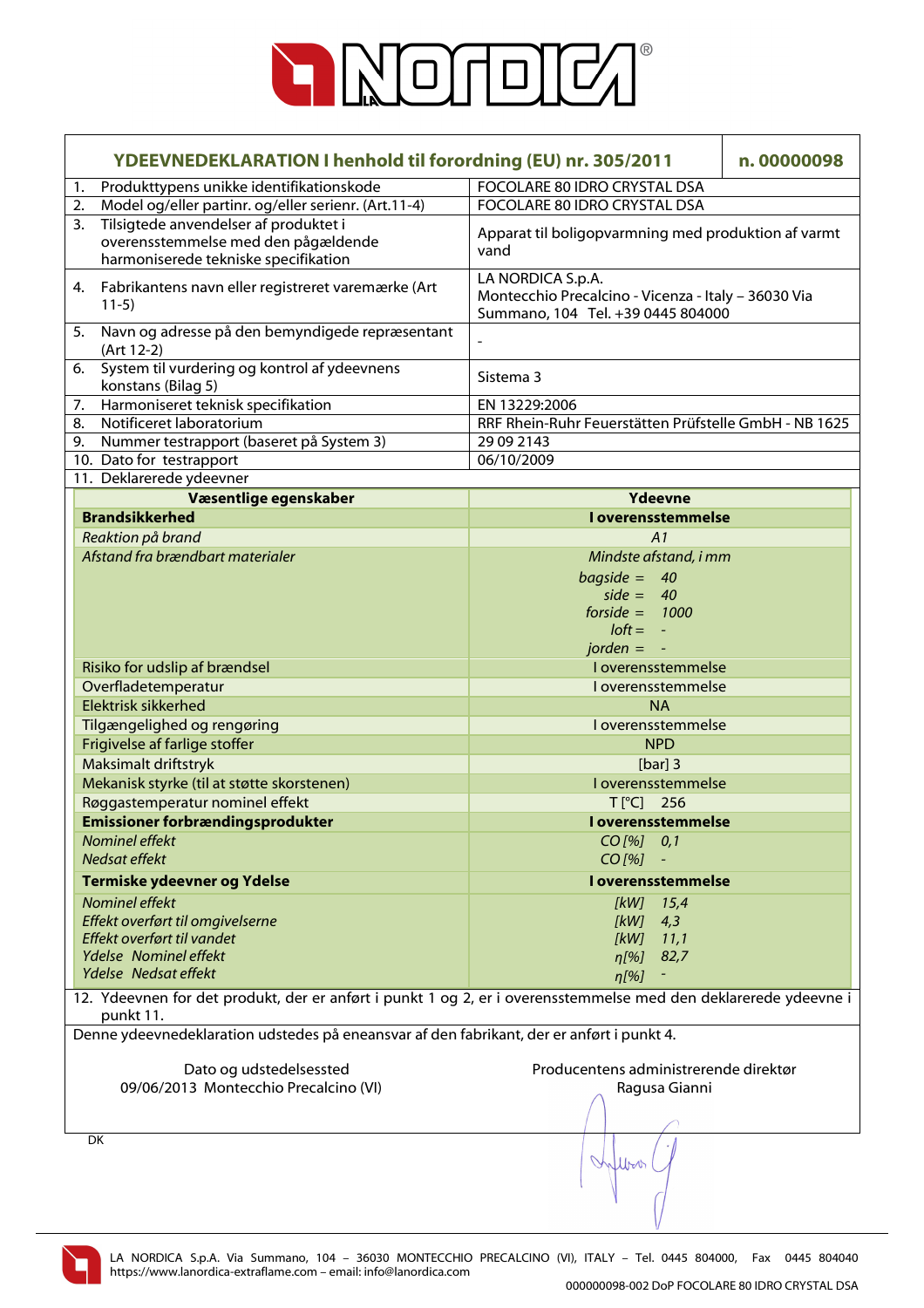

| PRESTANDADEKLARATION Enlighet med förordningen (EU) nr. 305/2011                                                            | n.00000098                                                                                                    |  |  |
|-----------------------------------------------------------------------------------------------------------------------------|---------------------------------------------------------------------------------------------------------------|--|--|
| Unik identifikationskod för produkttypen<br>1.                                                                              | FOCOLARE 80 IDRO CRYSTAL DSA                                                                                  |  |  |
| Modell och/eller partinummer och/eller serienr.<br>2.<br>$(Art.11-4)$                                                       | FOCOLARE 80 IDRO CRYSTAL DSA                                                                                  |  |  |
| Avsedd användning av produkten i enlighet med de<br>3.<br>tillämpliga harmoniserade tekniska specifikationerna              | Värmeapparat för hushållsbruk, med<br>varmvattenberedning                                                     |  |  |
| Namn eller märke som registrerats av tillverkaren (Art<br>4.<br>$11-5)$                                                     | LA NORDICA S.p.A.<br>Montecchio Precalcino - Vicenza - Italy - 36030 Via<br>Summano, 104 Tel. +39 0445 804000 |  |  |
| Ombudets namn och adress (Art 12-2)<br>5.                                                                                   |                                                                                                               |  |  |
| System för bedömning och kontroll av den<br>6.<br>fortlöpande prestandan (Bilaga 5)                                         | Sistema 3                                                                                                     |  |  |
| Harmoniserad teknisk specifikation<br>7.                                                                                    | EN 13229:2006                                                                                                 |  |  |
| Deklarerat laboratorium<br>8.                                                                                               | RRF Rhein-Ruhr Feuerstätten Prüfstelle GmbH - NB 1625                                                         |  |  |
| Nr. provrapport (baserat på System 3)<br>9.                                                                                 | 29 09 2143                                                                                                    |  |  |
| 10. Datum för provningsrapporten                                                                                            | 06/10/2009                                                                                                    |  |  |
| 11. Deklarerade prestationer                                                                                                |                                                                                                               |  |  |
| Grundläggande egenskaper                                                                                                    | Prestanda                                                                                                     |  |  |
| <b>Brandskydd</b>                                                                                                           | Överensstämmer                                                                                                |  |  |
| <b>Reaktion mot eld</b>                                                                                                     | A1                                                                                                            |  |  |
| Avstånd från brännbart material                                                                                             | Minimiavstånd, i mm                                                                                           |  |  |
|                                                                                                                             | $bak = 40$                                                                                                    |  |  |
|                                                                                                                             | $sida = 40$                                                                                                   |  |  |
|                                                                                                                             | $frame = 1000$                                                                                                |  |  |
|                                                                                                                             | $tak = -$                                                                                                     |  |  |
|                                                                                                                             | $mark = -$                                                                                                    |  |  |
| Överensstämmer<br>Risk för bränslespill                                                                                     |                                                                                                               |  |  |
| Ytans temperatur<br>Överensstämmer                                                                                          |                                                                                                               |  |  |
| Elsäkerhet<br><b>NA</b>                                                                                                     |                                                                                                               |  |  |
| Tillgänglighet och rengöring                                                                                                | Överensstämmer                                                                                                |  |  |
| Utsläpp av farliga ämnen                                                                                                    | <b>NPD</b>                                                                                                    |  |  |
| Maximalt arbetstryck                                                                                                        | [ $bar]$ ] 3                                                                                                  |  |  |
| Mekanisk hållfasthet (för att stödja kaminen)                                                                               | Överensstämmer                                                                                                |  |  |
| Röktemperatur nominell effekt                                                                                               | $T[^{\circ}C]$ 256                                                                                            |  |  |
| Utsläpp av förbränningsprodukter                                                                                            | Överensstämmer                                                                                                |  |  |
| Nominell effekt<br>Reducerad effekt                                                                                         | CO [%] 0,1<br>$CO$ [%]                                                                                        |  |  |
| <b>Termisk prestanda och Avkastning</b>                                                                                     | Överensstämmer                                                                                                |  |  |
| Nominell effekt                                                                                                             | $[kW]$ 15,4                                                                                                   |  |  |
| Effekt som ges till omgivningen                                                                                             | [kW]<br>4,3                                                                                                   |  |  |
| Effekt som överförs till vattnet                                                                                            | [kW]<br>11,1                                                                                                  |  |  |
| <b>Avkastning Nominell effekt</b>                                                                                           | 82,7<br>$\eta$ [%]                                                                                            |  |  |
| Avkastning Reducerad effekt                                                                                                 | $\eta$ [%]                                                                                                    |  |  |
| 12. Prestandan hos den produkt som avses i punkterna 1 och 2 överensstämmer med den prestanda som deklareras<br>i punkt 11. |                                                                                                               |  |  |
| Denna prestandadeklaration lämnas under det egna ansvaret hos tillverkaren som avses i punkt 4.                             |                                                                                                               |  |  |
|                                                                                                                             |                                                                                                               |  |  |
| Datum och ort för utfärdande                                                                                                | Tillverkarens Verkställande Direktör                                                                          |  |  |
| 09/06/2013 Montecchio Precalcino (VI)                                                                                       | Ragusa Gianni                                                                                                 |  |  |
|                                                                                                                             |                                                                                                               |  |  |
|                                                                                                                             |                                                                                                               |  |  |
| <b>SE</b>                                                                                                                   | Willow                                                                                                        |  |  |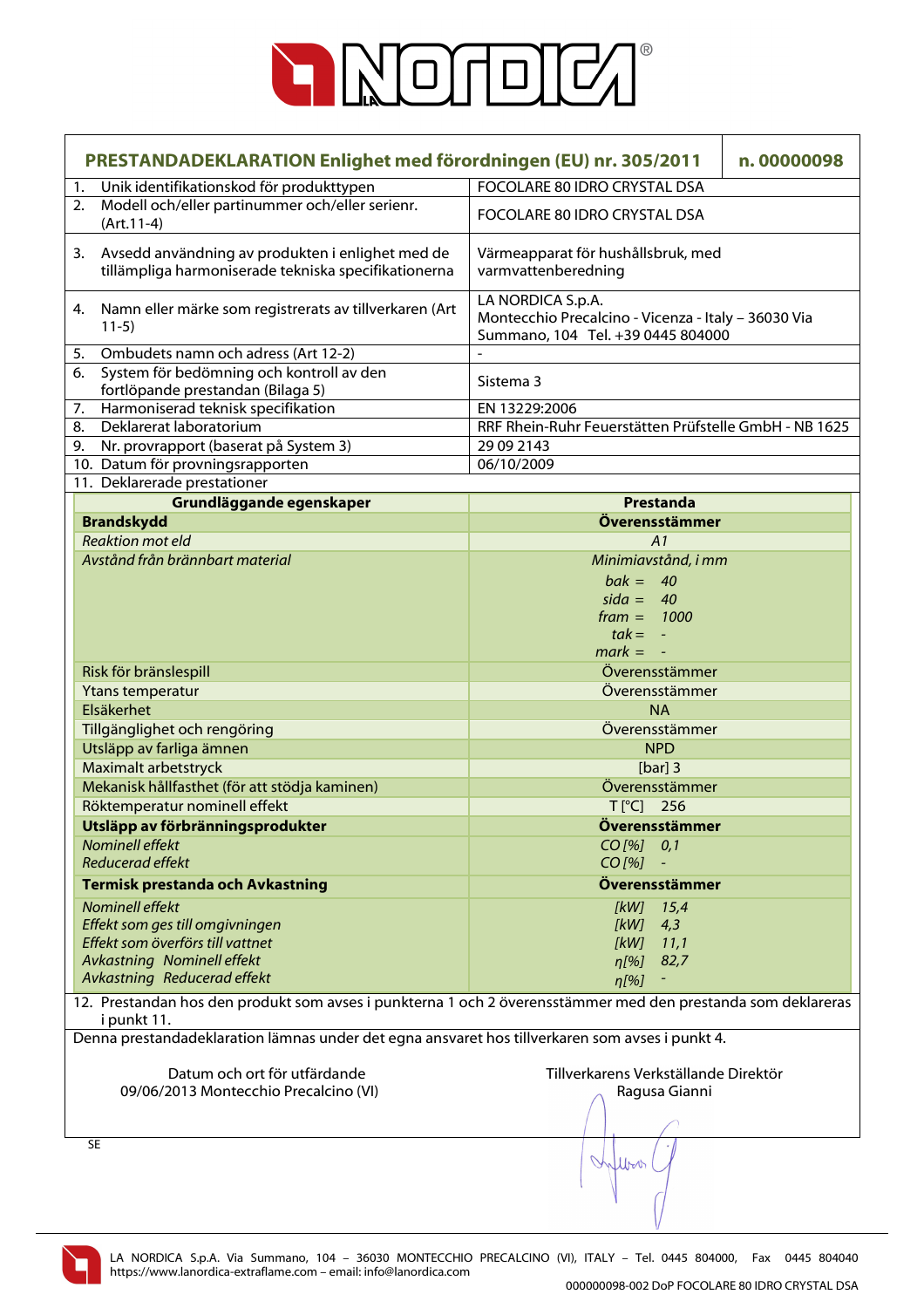

| <b>YTELSESERKLÆRING Etter forordning (EEC) nr. 305/2011</b>                                                       | n.00000098                                                                                                    |  |  |  |
|-------------------------------------------------------------------------------------------------------------------|---------------------------------------------------------------------------------------------------------------|--|--|--|
| Entydig identifikasjonskode for produkttypen<br>1.                                                                | FOCOLARE 80 IDRO CRYSTAL DSA                                                                                  |  |  |  |
| Modell og/eller partinr. og/eller serienr. (Art. 11-4)<br>2.                                                      | FOCOLARE 80 IDRO CRYSTAL DSA                                                                                  |  |  |  |
| Tilsiktede bruksområder for produktet, i samsvar med<br>3.<br>den relevante harmoniserte tekniske spesifikasjonen | Apparat for oppvarming av boliger, med<br>varmtvannsproduksjon                                                |  |  |  |
| Navn eller registrert varemerke til produsenten (Art.<br>4.<br>$11-5)$                                            | LA NORDICA S.p.A.<br>Montecchio Precalcino - Vicenza - Italy - 36030 Via<br>Summano, 104 Tel. +39 0445 804000 |  |  |  |
| Navn og adresse til representant (Art. 12-2)<br>5.                                                                |                                                                                                               |  |  |  |
| System for vurdering og kontroll av byggevarens<br>6.<br>konstante ytelse (Vedlegg 5)                             | Sistema 3                                                                                                     |  |  |  |
| Harmonisert teknisk spesifikasjon<br>7.                                                                           | EN 13229:2006                                                                                                 |  |  |  |
| 8.<br>Teknisk kontrollorgan                                                                                       | RRF Rhein-Ruhr Feuerstätten Prüfstelle GmbH - NB 1625                                                         |  |  |  |
| Testrapport (på grunnlag av System 3)<br>9.                                                                       | 29 09 2143                                                                                                    |  |  |  |
| 10. Dato for testrapport                                                                                          | 06/10/2009                                                                                                    |  |  |  |
| 11. Erklærte ytelser                                                                                              |                                                                                                               |  |  |  |
| Vesentlige egenskaper                                                                                             | Ytelse                                                                                                        |  |  |  |
| <b>Brannsikring</b>                                                                                               | <b>Konform</b>                                                                                                |  |  |  |
| Flammemotstand                                                                                                    | A1                                                                                                            |  |  |  |
| Avstand fra brennbare materialer                                                                                  | Minimums avstand, i mm<br>bakside = $40$<br>side = $40$<br>framside = $1000$<br>$himmel = -$<br>sokkel = $-$  |  |  |  |
| Fare for utslipp av brensel                                                                                       | Konform                                                                                                       |  |  |  |
| Overflatetemperatur                                                                                               | Konform                                                                                                       |  |  |  |
| Elektrisk sikkerhet                                                                                               | <b>NA</b>                                                                                                     |  |  |  |
| Tilgangsmulighet og rengjøring                                                                                    | Konform                                                                                                       |  |  |  |
| Skiller ut farlige substanser<br><b>NPD</b>                                                                       |                                                                                                               |  |  |  |
| Maksimalt driftstrykk                                                                                             | [ $bar]$ ] 3                                                                                                  |  |  |  |
| Mekanisk motstand (for å støtte skorsteinen)                                                                      | Conforme                                                                                                      |  |  |  |
| Røykgasstemperatur nominell kraft                                                                                 | $T[^{\circ}C]$ 256                                                                                            |  |  |  |
|                                                                                                                   | <b>Konform</b>                                                                                                |  |  |  |
| Forbrenningsutslipp                                                                                               |                                                                                                               |  |  |  |
| <b>Nominell kraft</b>                                                                                             | CO [%] 0.1                                                                                                    |  |  |  |
| <b>Redusert kraft</b>                                                                                             | $CO [%] -$                                                                                                    |  |  |  |
| <b>Termiske ytelser og Ytelse</b>                                                                                 | <b>Konform</b>                                                                                                |  |  |  |
| <b>Nominell kraft</b>                                                                                             | 15,4<br>[kW]                                                                                                  |  |  |  |
| Varmeavgivelse til rom                                                                                            | [kW]<br>4,3                                                                                                   |  |  |  |
| Varmeavgivelse til vann                                                                                           | [kW]<br>11,1                                                                                                  |  |  |  |
| <b>Ytelse Nominell kraft</b>                                                                                      | 82,7<br>$\eta$ [%]                                                                                            |  |  |  |
| <b>Ytelse Redusert kraft</b>                                                                                      | $\eta$ [%]                                                                                                    |  |  |  |
| 12. Produktets ytelse som angitt i nr. 1 og 2, er i samsvar med ytelsen angitt i nr. 11.                          |                                                                                                               |  |  |  |
| Denne ytelseserklæringen er utstedt på eget ansvar av produsenten, som angitt i nr. 4.                            |                                                                                                               |  |  |  |
| Dato og sted for utstedelse                                                                                       | Administrerende direktør produsent                                                                            |  |  |  |
| 09/06/2013 Montecchio Precalcino (VI)                                                                             | Ragusa Gianni                                                                                                 |  |  |  |
|                                                                                                                   |                                                                                                               |  |  |  |
|                                                                                                                   |                                                                                                               |  |  |  |
| <b>NO</b>                                                                                                         |                                                                                                               |  |  |  |
|                                                                                                                   |                                                                                                               |  |  |  |

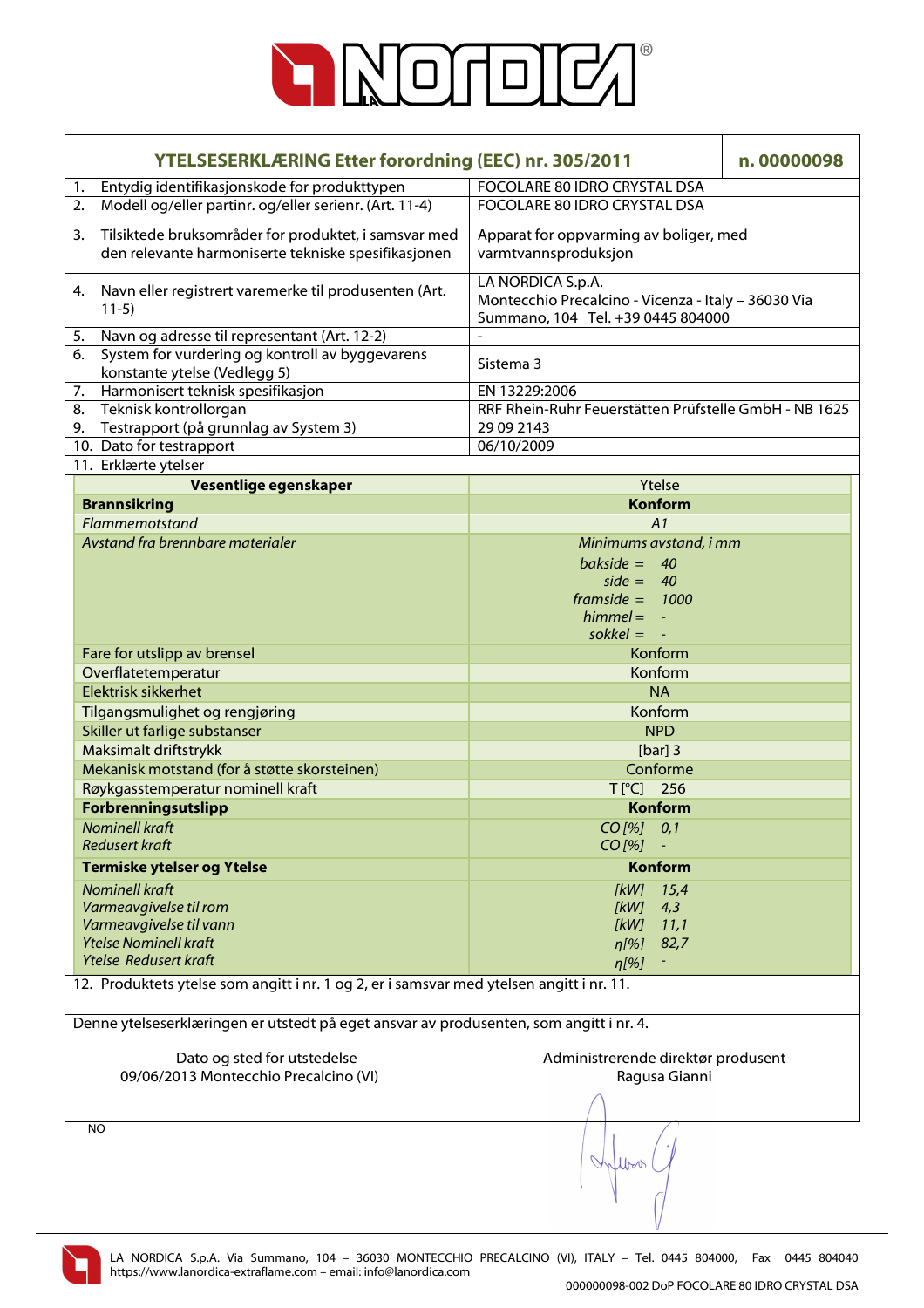

| SUORITUSTASOILMOITUS Asetuksen (EU) nro 305/2011 mukaisesti                                                           | n.00000098                                                                                                    |  |  |  |
|-----------------------------------------------------------------------------------------------------------------------|---------------------------------------------------------------------------------------------------------------|--|--|--|
| Tuotetyypin yksilöllinen tunniste<br>1.                                                                               | FOCOLARE 80 IDRO CRYSTAL DSA                                                                                  |  |  |  |
| Malli ja/tai eränro ja/tai sarjanro (Art.11-4)<br>2.<br>Sovellettavan yhdenmukaistetun teknisen eritelmän<br>3.       | FOCOLARE 80 IDRO CRYSTAL DSA                                                                                  |  |  |  |
| mukainen tuotteen aiottu käyttötarkoitus tai -<br>tarkoitukset                                                        | Kotitalouksien lämmityslaite lämpimän veden<br>tuotannolla                                                    |  |  |  |
| Valmistajan nimi, rekisteröity kauppanimi tai<br>4.<br>tavaramerkki (Art 11-5)                                        | LA NORDICA S.p.A.<br>Montecchio Precalcino - Vicenza - Italy - 36030 Via<br>Summano, 104 Tel. +39 0445 804000 |  |  |  |
| Valtuutetun edustajan nimi ja osoite (Art 12-2)<br>5.                                                                 |                                                                                                               |  |  |  |
| Tuotteen suoritustason pysyvyyden arviointi- ja<br>6.<br>varmennusjärjestelmä (Liite 5)                               | Sistema 3                                                                                                     |  |  |  |
| Yhdenmukaistettu tekninen eritelmä<br>7.                                                                              | EN 13229:2006                                                                                                 |  |  |  |
| Ilmoitettu laitos<br>8.                                                                                               | RRF Rhein-Ruhr Feuerstätten Prüfstelle GmbH - NB 1625                                                         |  |  |  |
| Arvioinnin numero (System 3 perusteella)<br>9.                                                                        | 29 09 2143                                                                                                    |  |  |  |
| 10. Myöntämispäivä testiraportin                                                                                      | 06/10/2009                                                                                                    |  |  |  |
| 11. Ilmoitetut suoritustasot                                                                                          |                                                                                                               |  |  |  |
| Perusominaisuudet                                                                                                     | Suoritustaso                                                                                                  |  |  |  |
| <b>Paloturvallisuus</b>                                                                                               | Laadun mukainen                                                                                               |  |  |  |
| Palotekninen käyttäytyminen                                                                                           | A1                                                                                                            |  |  |  |
| Etäisyys pal. mater.                                                                                                  | Minimietäisyys mm                                                                                             |  |  |  |
|                                                                                                                       | $takaosa =$<br>40                                                                                             |  |  |  |
|                                                                                                                       | $sivu =$<br>40                                                                                                |  |  |  |
|                                                                                                                       | $etuosa = 1000$                                                                                               |  |  |  |
|                                                                                                                       | $katto = -$                                                                                                   |  |  |  |
|                                                                                                                       | $lattice = -$                                                                                                 |  |  |  |
| Riski polttoaineen valumiselle                                                                                        | Laadun mukainen                                                                                               |  |  |  |
| Pinnan lämpötila                                                                                                      | Laadun mukainen                                                                                               |  |  |  |
| Sähköturvallisuus                                                                                                     | <b>NA</b>                                                                                                     |  |  |  |
| Pääsy ja puhdistus<br>Laadun mukainen                                                                                 |                                                                                                               |  |  |  |
| Vaarallisten aineiden päästö<br><b>NPD</b>                                                                            |                                                                                                               |  |  |  |
| Toiminnan maksimipaine                                                                                                | [ $bar]$ ] 3                                                                                                  |  |  |  |
| Mekaaninen kestävyys (kestää uunin painon)                                                                            | Laadun mukainen                                                                                               |  |  |  |
| Savujen lämpötila nimellisteho                                                                                        | $T[^{\circ}C]$ 256                                                                                            |  |  |  |
| Palamistuotteiden päästöt                                                                                             | Laadun mukainen                                                                                               |  |  |  |
| Nimellisteho                                                                                                          | $CO$ [%] $0,1$                                                                                                |  |  |  |
| Rajoitettu teho                                                                                                       | $CO$ [%]                                                                                                      |  |  |  |
| Lämpöteho Ja Tuotto                                                                                                   | Laadun mukainen                                                                                               |  |  |  |
| Nimellisteho                                                                                                          | [kW]<br>15,4                                                                                                  |  |  |  |
| Ympäristöön kohdistuva teho                                                                                           | [kW]<br>4,3                                                                                                   |  |  |  |
| Veteen siirtyvä teho                                                                                                  | [kW]<br>11,1                                                                                                  |  |  |  |
| <b>Tuotto Nimellisteho</b>                                                                                            | 82,7<br>$\eta$ [%]                                                                                            |  |  |  |
| Tuotto Rajoitettu teho                                                                                                | $\eta$ [%]                                                                                                    |  |  |  |
| 12. Edellä 1 ja 2 kohdassa yksilöidyn tuotteen suoritustasot ovat 11 kohdassa ilmoitettujen suoritustasojen mukaiset. |                                                                                                               |  |  |  |
|                                                                                                                       | Tämä suoritustasoilmoitus on annettu 4 kohdassa ilmoitetun valmistajan yksinomaisella vastuulla.              |  |  |  |
| Myöntämispvm ja -paikka                                                                                               | Valmistuksesta vastaava pääjohtaja                                                                            |  |  |  |
| 09/06/2013 Montecchio Precalcino (VI)                                                                                 | Ragusa Gianni                                                                                                 |  |  |  |
|                                                                                                                       |                                                                                                               |  |  |  |
| FI                                                                                                                    |                                                                                                               |  |  |  |
|                                                                                                                       | Willow                                                                                                        |  |  |  |

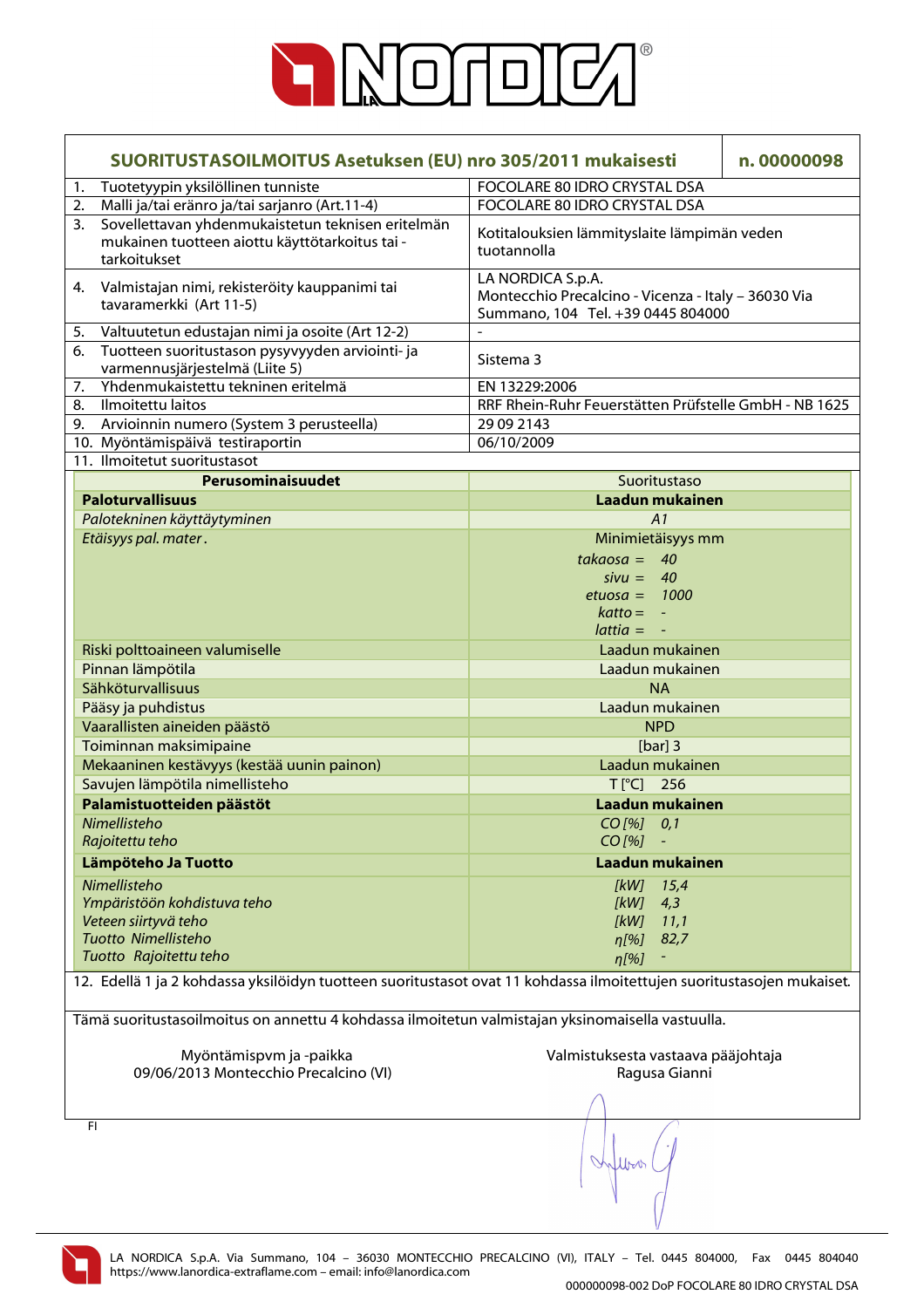

| PROHLÁŠENÍ O VLASTNOSTECH Podle nařízení (EU) č. 305/2011                                               |                                                                                              |                                                                                                               | n.00000098    |  |
|---------------------------------------------------------------------------------------------------------|----------------------------------------------------------------------------------------------|---------------------------------------------------------------------------------------------------------------|---------------|--|
| 1.                                                                                                      | Jedinečný identifikační kód výrobku - typu v                                                 | FOCOLARE 80 IDRO CRYSTAL DSA                                                                                  |               |  |
| 2.                                                                                                      | Model a/nebo č. šarže a/nebo č. série (Čl.11-4)                                              | FOCOLARE 80 IDRO CRYSTAL DSA                                                                                  |               |  |
| 3.                                                                                                      | Zamýšlené použití výrobku v souladu s příslušnými<br>harmonizovanými technickými normami     | Zařízení pro vytápění domácností, s výroby teplé vody                                                         |               |  |
| 4.                                                                                                      | Jméno nebo obchodní značka výrobce (Čl. 11-5)                                                | LA NORDICA S.p.A.<br>Montecchio Precalcino - Vicenza - Italy - 36030 Via<br>Summano, 104 Tel. +39 0445 804000 |               |  |
| 5.                                                                                                      | Jméno a adresa zástupce (Čl. 12-2)                                                           |                                                                                                               |               |  |
| 6.<br>(Příloha 5)                                                                                       | Systém posuzování a ověřování stálosti vlastností                                            | Sistema 3                                                                                                     |               |  |
| 7.                                                                                                      | Harmonizovaná technická norma                                                                | EN 13229:2006                                                                                                 |               |  |
| Registrovaná laboratoř<br>8.                                                                            |                                                                                              | RRF Rhein-Ruhr Feuerstätten Prüfstelle GmbH - NB 1625                                                         |               |  |
| 9.                                                                                                      | Číslo zkušebního protokolu (podle System 3)                                                  | 29 09 2143                                                                                                    |               |  |
| 10. Datum protokolu o zkoušce                                                                           |                                                                                              | 06/10/2009                                                                                                    |               |  |
| 11. Prohlášené vlastnosti                                                                               |                                                                                              |                                                                                                               |               |  |
|                                                                                                         | Základní charakteristiky                                                                     | <b>Vlastnost</b>                                                                                              |               |  |
| Požární bezpečnost                                                                                      |                                                                                              | V souladu                                                                                                     |               |  |
| Reakce na oheň                                                                                          |                                                                                              | A1                                                                                                            |               |  |
| Vzdálenost od hořlavých materiálů                                                                       |                                                                                              | Minimální vzdálenost, v mm                                                                                    |               |  |
|                                                                                                         |                                                                                              | $vzadu = 40$<br>$na boku = 40$<br>$z$ epředu = 1000<br>$strop = -$<br>$p$ odlaha = $-$                        |               |  |
| Riziko rozlití paliva                                                                                   |                                                                                              | V souladu                                                                                                     |               |  |
| Teplota povrchu<br>V souladu                                                                            |                                                                                              |                                                                                                               |               |  |
| Elektrická bezpečnost                                                                                   | <b>NA</b>                                                                                    |                                                                                                               |               |  |
| Dostupnost a čištění                                                                                    |                                                                                              | V souladu                                                                                                     |               |  |
| Uvolňování nebezpečných látek                                                                           |                                                                                              | <b>NPD</b>                                                                                                    |               |  |
| Maximální provozní tlak                                                                                 |                                                                                              | [ $bar]$ ] 3                                                                                                  |               |  |
|                                                                                                         | Mechanická pevnost (na podporu komínu)                                                       | V souladu                                                                                                     |               |  |
|                                                                                                         |                                                                                              | $T[^{\circ}C]$ 256                                                                                            |               |  |
| Teplota spalin jmenovitý výkon                                                                          |                                                                                              |                                                                                                               |               |  |
| <b>Emise spalin</b>                                                                                     |                                                                                              | V souladu                                                                                                     |               |  |
| Jmenovitý výkon<br>Snížený výkon                                                                        |                                                                                              | CO [%] 0,1<br>$CO [%] -$                                                                                      |               |  |
| Tepelné vlastnosti a Výtěžnost                                                                          |                                                                                              |                                                                                                               | V souladu     |  |
| Jmenovitý výkon                                                                                         |                                                                                              | [kW]                                                                                                          | 15,4          |  |
| Výkon přenášený do prostředí                                                                            |                                                                                              | [kW]                                                                                                          | 4,3           |  |
| Výkon přenášený do vody                                                                                 |                                                                                              | [kW]                                                                                                          | 11,1          |  |
| Výtěžnost Jmenovitý výkon                                                                               |                                                                                              | $\eta$ [%]                                                                                                    | 82,7          |  |
| Výtěžnost Snížený výkon                                                                                 |                                                                                              | $\eta$ [%]                                                                                                    |               |  |
| 12. Výkon výrobku uvedeného v bodech 1 a 2 je v souladu s vlastnostmi uvedenými v prohlášení v bodě 11. |                                                                                              |                                                                                                               |               |  |
|                                                                                                         | Toto prohlášení o vlastnostech se vydává na výhradní odpovědnost výrobce uvedeného v bodě 4. |                                                                                                               |               |  |
|                                                                                                         | Místo a datum vydání<br>09/06/2013 Montecchio Precalcino (VI)                                | Zmocnený jednatel výrobce                                                                                     | Ragusa Gianni |  |
| CZ                                                                                                      |                                                                                              |                                                                                                               |               |  |

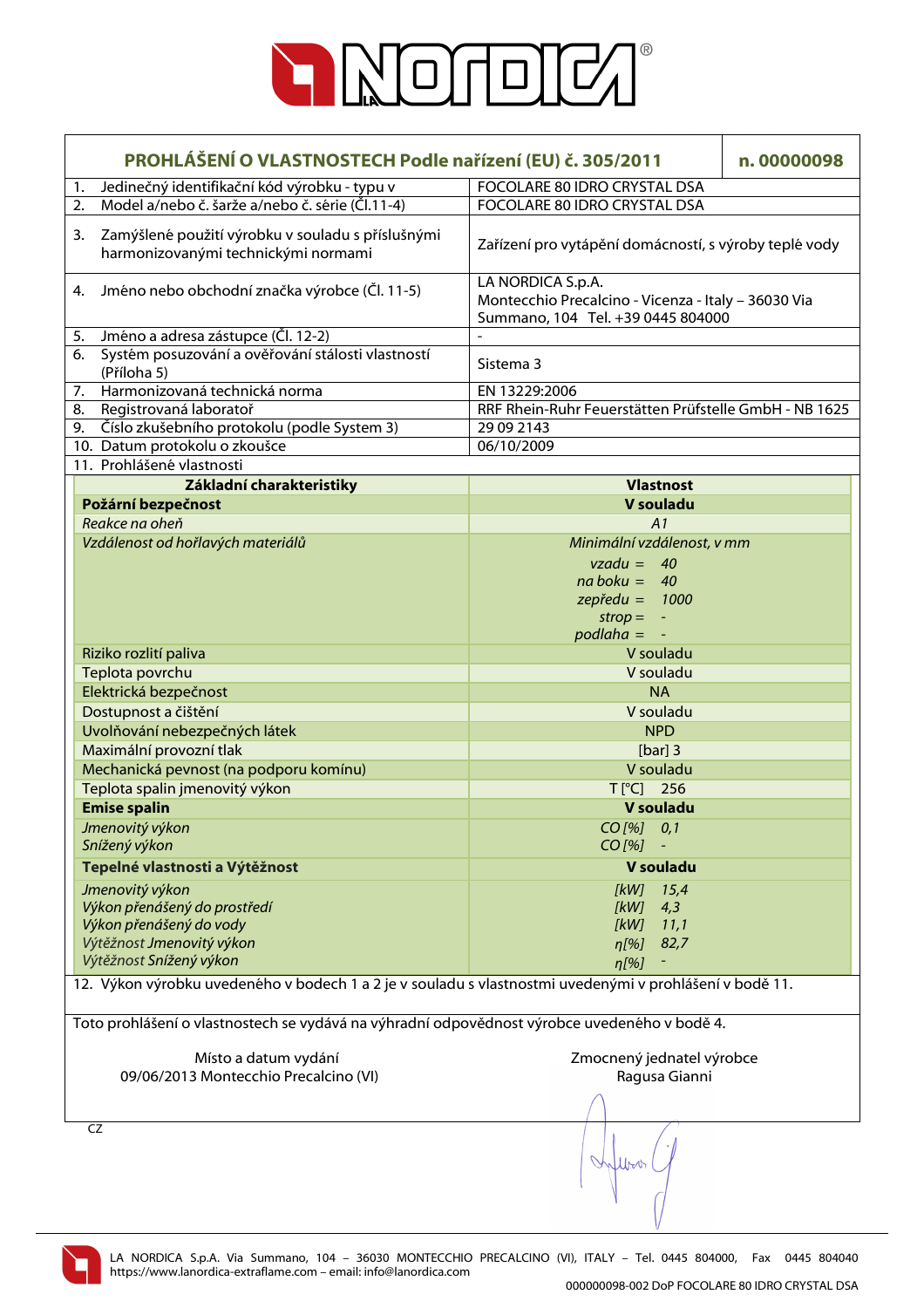

| IZJAVA O ZMOGLJIVOSTIH Glede na določila (UE) št. 305/2011                                        |                                                                                |                                                                                                               | n.00000098     |  |
|---------------------------------------------------------------------------------------------------|--------------------------------------------------------------------------------|---------------------------------------------------------------------------------------------------------------|----------------|--|
| Specifična kodna oznaka izdelka-tipa<br>1.                                                        |                                                                                | FOCOLARE 80 IDRO CRYSTAL DSA                                                                                  |                |  |
| Model in/ali št. partije in/ali št. serije (Čl. 11-4)<br>2.                                       |                                                                                | FOCOLARE 80 IDRO CRYSTAL DSA                                                                                  |                |  |
| Predvidena uporaba izdelka glede na ustrezno<br>3.<br>skladno tehnično normo                      |                                                                                | Naprava za ogrevanje v gospodinjstvu, s priprave tople<br>vode                                                |                |  |
| 4.                                                                                                | Ime in znamka, ki ju je proizvajalec registriral (Čl. 11-5)                    | LA NORDICA S.p.A.<br>Montecchio Precalcino - Vicenza - Italy - 36030 Via<br>Summano, 104 Tel. +39 0445 804000 |                |  |
| Ime in naslov zastopnika (Čl. 12-2)<br>5.                                                         |                                                                                |                                                                                                               |                |  |
| Sistem ocenjevanja in preverjanja konstantnosti<br>6.<br>lastnosti (Priloga 5)                    |                                                                                | Sistema 3                                                                                                     |                |  |
| Skladna tehnična specifika<br>7.                                                                  |                                                                                | EN 13229:2006                                                                                                 |                |  |
| 8. Priglašeni laboratorij                                                                         |                                                                                | RRF Rhein-Ruhr Feuerstätten Prüfstelle GmbH - NB 1625                                                         |                |  |
| 9. Število poročila o preizkusu (glede na Sistem 3)                                               |                                                                                | 29 09 2143                                                                                                    |                |  |
| 10. Datum poročila o preskusu                                                                     |                                                                                | 06/10/2009                                                                                                    |                |  |
| 11. Navedene zmogljivosti                                                                         |                                                                                |                                                                                                               |                |  |
|                                                                                                   | <b>Bistvene značilnosti</b>                                                    |                                                                                                               | Zmogljivost    |  |
| Protipožarna zaščita                                                                              |                                                                                |                                                                                                               | <b>Ustreza</b> |  |
| Požarna odpornost                                                                                 |                                                                                |                                                                                                               | A1             |  |
| Razdalja od gorljivih materialov                                                                  |                                                                                | Minimalna razdalja, v mm<br>zadaj = $40$<br>stransko = $40$<br>spredaj = $1000$<br>$strop = -$<br>$t/a = -$   |                |  |
| Tveganje za razlitje goriva                                                                       |                                                                                |                                                                                                               | <b>Ustreza</b> |  |
| Temperatura na površini                                                                           | <b>Ustreza</b>                                                                 |                                                                                                               |                |  |
| Električna varnost<br><b>NA</b>                                                                   |                                                                                |                                                                                                               |                |  |
| Dostopnost in čiščenje<br><b>Ustreza</b>                                                          |                                                                                |                                                                                                               |                |  |
| Sproščanje nevarnih snovi<br><b>NPD</b>                                                           |                                                                                |                                                                                                               |                |  |
| Maksimalni delovni pritisk                                                                        |                                                                                |                                                                                                               | [ $bar]$ ] 3   |  |
| Mehanska upornost (za podporo kamina)                                                             |                                                                                |                                                                                                               | <b>Ustreza</b> |  |
| Temperatura dimnih plinov nominalna moč                                                           |                                                                                | T[°C] 256                                                                                                     |                |  |
| Izpusti produktov zgorevanja                                                                      |                                                                                |                                                                                                               | <b>Ustreza</b> |  |
| Nominalna moč<br>Zmanjšana moč                                                                    |                                                                                | CO [%] 0,1<br>CO [%]                                                                                          |                |  |
| Termične lastnosti in Izkoristek                                                                  |                                                                                |                                                                                                               | <b>Ustreza</b> |  |
| Nominalna moč                                                                                     |                                                                                | [kW]                                                                                                          | 15,4           |  |
| Uporabna moč za okolje                                                                            |                                                                                | [kW]                                                                                                          | 4,3            |  |
| Moč vode                                                                                          |                                                                                | [kW]                                                                                                          | 11,1           |  |
| Izkoristek Nominalna moč                                                                          |                                                                                | $n[\%]$                                                                                                       | 82,7           |  |
| Izkoristek Zmanjšana moč                                                                          |                                                                                | $\eta$ [%]                                                                                                    |                |  |
| 12. Zmogljivost izdelka, navedena v toškah 1 in 2 je skladna z navedeno zmogljivostjo v točki 11. |                                                                                |                                                                                                               |                |  |
|                                                                                                   | Za izdajo te deklaracije je odgovoren izrecno proizvajalec, naveden v točki 4. |                                                                                                               |                |  |
|                                                                                                   |                                                                                |                                                                                                               |                |  |
|                                                                                                   | Datun in mesto izdaje                                                          | Izvršni direktor proizvajalca                                                                                 |                |  |
| 09/06/2013 Montecchio Precalcino (VI)                                                             |                                                                                |                                                                                                               | Ragusa Gianni  |  |
|                                                                                                   |                                                                                |                                                                                                               |                |  |
| <b>SL</b>                                                                                         |                                                                                |                                                                                                               |                |  |
|                                                                                                   |                                                                                |                                                                                                               |                |  |

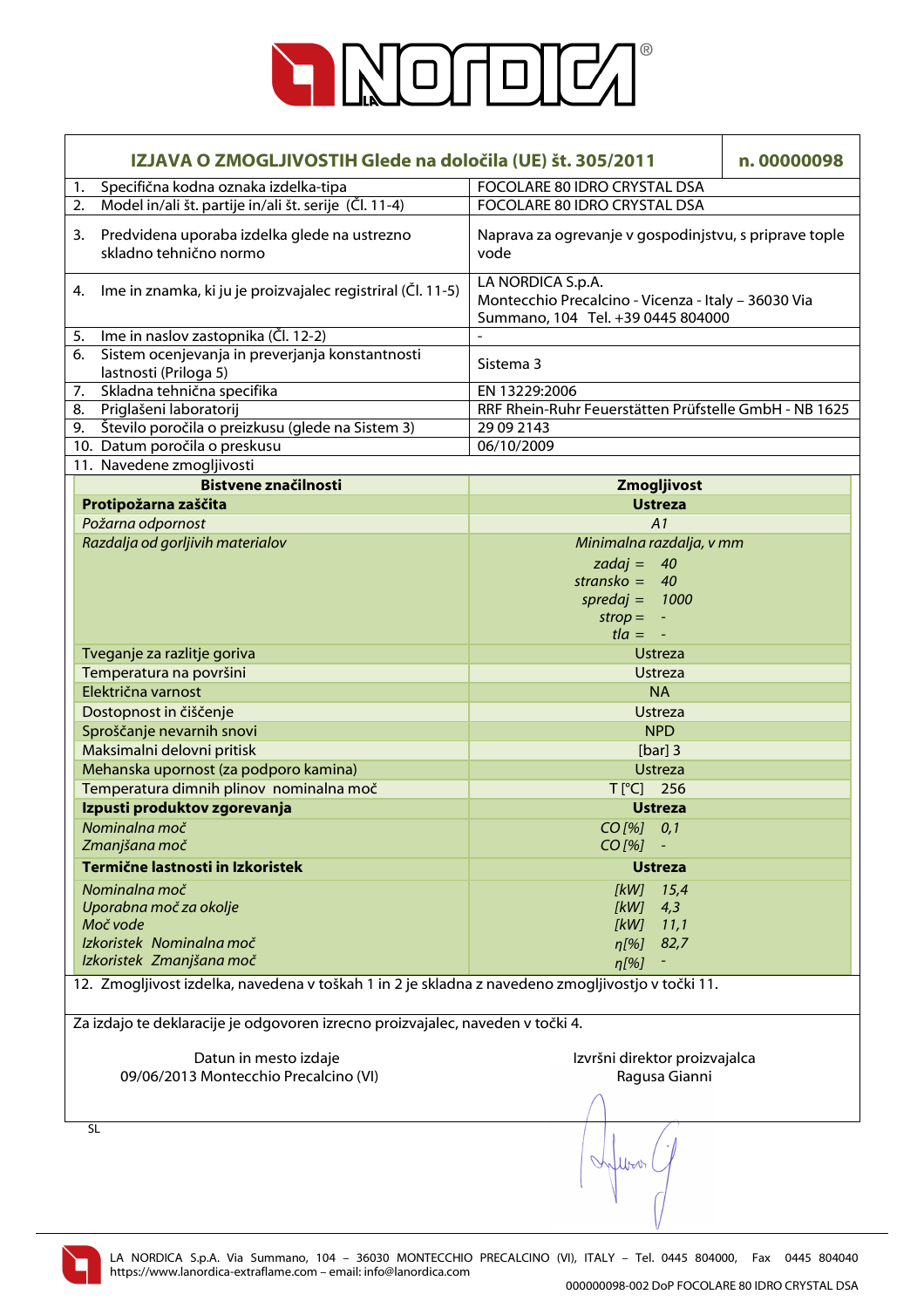

| IZJAVA O UČINKOVITOSTI Prema uredbi (UE) br. 305/2011                                           |                                                                                                               | n.00000098 |
|-------------------------------------------------------------------------------------------------|---------------------------------------------------------------------------------------------------------------|------------|
| Jedinstveni identifikator proizvoda-tipa<br>1.                                                  | FOCOLARE 80 IDRO CRYSTAL DSA                                                                                  |            |
| Model i/ili br. grupe proizvoda i/ili br. serije (Art.11-4)<br>2.                               | FOCOLARE 80 IDRO CRYSTAL DSA                                                                                  |            |
| Namjenska uporaba proizvoda u skladu sa važećim<br>3.<br>tehničkim specifikacijama              | Uređaj za grijanje domaćinstava sa proizvodnjom tople<br>vode                                                 |            |
| Ime ili zaštitni znak proizvođača (Art 11-5)<br>4.                                              | LA NORDICA S.p.A.<br>Montecchio Precalcino - Vicenza - Italy - 36030 Via<br>Summano, 104 Tel. +39 0445 804000 |            |
| Ime i adresa zastupnika (Art 12-2)<br>5.                                                        |                                                                                                               |            |
| Sustav ocjenjivanja i provjere stalnosti performanse<br>6.<br>(Prilog 5)                        | Sistema 3                                                                                                     |            |
| 7. Tehnička specifikacija                                                                       | EN 13229:2006                                                                                                 |            |
| Obaviješteni laboratorij<br>8.                                                                  | RRF Rhein-Ruhr Feuerstätten Prüfstelle GmbH - NB 1625                                                         |            |
| 9. Broj probnog izvješća (na osnovu Systema 3)                                                  | 29 09 2143                                                                                                    |            |
| 10. Datum izvještaju o ispitivanju                                                              | 06/10/2009                                                                                                    |            |
| 11. Izjavljene performanse                                                                      |                                                                                                               |            |
| Osnovne značajke                                                                                | <b>Performanse</b>                                                                                            |            |
| Zaštita od požara                                                                               | <b>U</b> skladu                                                                                               |            |
| Reakcija na vatru                                                                               | A1                                                                                                            |            |
| Udaljenost od goriva materijala                                                                 | Minimalna udaljenost, izražena u mm                                                                           |            |
|                                                                                                 | $pozadi = 40$                                                                                                 |            |
|                                                                                                 | $bočno = 40$                                                                                                  |            |
|                                                                                                 | sprijeda = $1000$                                                                                             |            |
|                                                                                                 | $strop = -$                                                                                                   |            |
|                                                                                                 | $t$ lo = $-$                                                                                                  |            |
| Otpornost na vatru                                                                              | U skladu                                                                                                      |            |
| Površinska temperatura                                                                          | U skladu                                                                                                      |            |
| Električna sigurnost                                                                            | <b>NA</b>                                                                                                     |            |
| Pristupačnost i čišćenje                                                                        | U skladu                                                                                                      |            |
| Otpuštanje opasnih tvari                                                                        | <b>NPD</b>                                                                                                    |            |
| Maksimalni radni tlak                                                                           | [ $bar]$ ] 3                                                                                                  |            |
| Mehanička čvrstoća (da bi poduprijela kamin)                                                    | U skladu                                                                                                      |            |
| Temperatura dima nazivna snaga                                                                  | $T[^{\circ}C]$ 256                                                                                            |            |
| Ispuštanje produkata izgaranja                                                                  | U skladu                                                                                                      |            |
| Na nazivnoj snazi                                                                               | CO [%] 0,1                                                                                                    |            |
| Na smanjenoj snazi                                                                              | $CO$ [%]                                                                                                      |            |
| Toplinska svojstva i Performanse                                                                | <b>U</b> skladu                                                                                               |            |
| Nazivna snaga                                                                                   | 15,4<br>[kW]                                                                                                  |            |
| Izlazna snaga okruženja                                                                         | [kW]<br>4,3                                                                                                   |            |
| Snaga prenesena na vodu                                                                         | [kW]<br>11,1                                                                                                  |            |
| Performanse Nazivna snaga                                                                       | 82,7<br>$\eta$ [%]                                                                                            |            |
| Performanse Smanjena snaga                                                                      | $\eta$ [%]                                                                                                    |            |
| 12. Performansa proizvoda iz točke 1. i 2. je u skladu s deklariranom performansom iz točke 11. |                                                                                                               |            |
| Ova izjava o performansama se izdaje u isključivoj odgovornosti proizvođača ako pod točkom 4    |                                                                                                               |            |
| Mjesto i datum izdavanja                                                                        | Predsjednik Uprave proizvođač                                                                                 |            |
| 09/06/2013 Montecchio Precalcino (VI)                                                           | Ragusa Gianni                                                                                                 |            |
|                                                                                                 |                                                                                                               |            |
| CR                                                                                              |                                                                                                               |            |
|                                                                                                 | Inflow                                                                                                        |            |

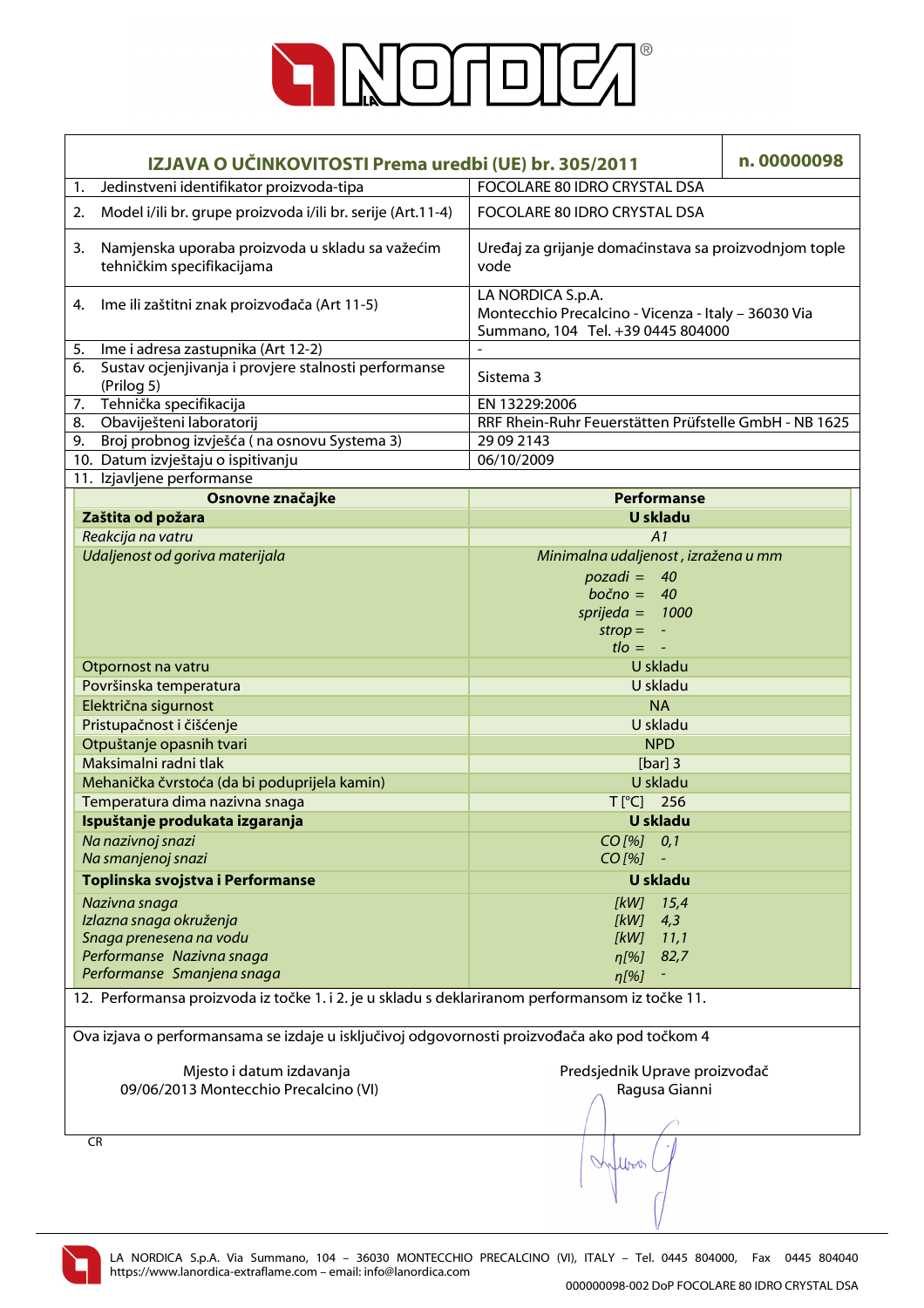

| ΔΗΛΩΣΗ ΑΠΟΔΟΣΗΣ Με βάση τον κανονισμό (ΕΕ) αρ. 305/2011                                                           |                                                       | n.00000098 |
|-------------------------------------------------------------------------------------------------------------------|-------------------------------------------------------|------------|
| 1. Μοναδικός κωδικός αναγνώρισης του προϊόντος-τύπου                                                              | FOCOLARE 80 IDRO CRYSTAL DSA                          |            |
| 2. Μοντέλο ή/και αρ. παρτίδας ή/και αύξων αρ. (Άρθρο 11-4)                                                        | FOCOLARE 80 IDRO CRYSTAL DSA                          |            |
| 3. Προβλεπόμενες χρήσεις του προϊόντος σύμφωνα με τις                                                             | Συσκευή οικιακής θέρμανσης, με σύστημα παραγωγής      |            |
| εναρμονισμένες τεχνικές προδιαγραφές                                                                              | ζεστού νερού                                          |            |
| 4. Καταχωρημένη επωνυμία ή εμπορικό σήμα του                                                                      | LA NORDICA S.p.A.                                     |            |
| κατασκευαστή (Άρθρο 11)                                                                                           | Montecchio Precalcino - Vicenza - Italy - 36030 Via   |            |
|                                                                                                                   | Summano, 104 Tel. +39 0445 804000                     |            |
| 5. Όνομα και διεύθυνση του εντολοδόχου (Άρθρο 12-2)                                                               |                                                       |            |
| 6. Σύστημα εκτίμησης και επαλήθευσης της σταθερότητας                                                             | Sistema 3                                             |            |
| της επίδοσης (Συνημμένο 5)                                                                                        | EN 13229:2006                                         |            |
| 7. Εναρμονισμένη τεχνική προδιαγραφή<br>8. Κοινοποιημένο εργαστήριο                                               | RRF Rhein-Ruhr Feuerstätten Prüfstelle GmbH - NB 1625 |            |
| 9. Αριθμός αναφοράς της δοκιμής (με βάση το System 3)                                                             | 29 09 2143                                            |            |
| 10.<br>Ημερομηνία της έκθεσης δοκιμής                                                                             | 06/10/2009                                            |            |
| Δηλωμένες επιδόσεις<br>11.                                                                                        |                                                       |            |
| Βασικά χαρακτηριστικά                                                                                             | Επιδόσεις                                             |            |
| Αντιπυρική ασφάλεια                                                                                               | Σύμφωνη                                               |            |
| Αντίδραση στη φωτιά                                                                                               | A1                                                    |            |
| Απόσταση από το καύσιμο υλικό                                                                                     | Ελάχιστη απόσταση, σε mm                              |            |
|                                                                                                                   | 40<br>$πίσω μέρος =$                                  |            |
|                                                                                                                   | 40<br>$πλευρά =$                                      |            |
|                                                                                                                   | 1000<br>μπροστινό μέρος =                             |            |
|                                                                                                                   | $t\alpha\beta\dot{\alpha}v\iota =$                    |            |
|                                                                                                                   | $\epsilon \delta \alpha \varphi$ ος =                 |            |
| Αντοχή στη φωτιά                                                                                                  | Σύμφωνη                                               |            |
| Επιφανειακή θερμοκρασία                                                                                           | Σύμφωνη                                               |            |
| Ηλεκτρική ασφάλεια                                                                                                | <b>NA</b>                                             |            |
| Πρόσβαση και καθαρισμός                                                                                           | Σύμφωνη                                               |            |
| Απελευθέρωση επικίνδυνων ουσιών                                                                                   | <b>NPD</b>                                            |            |
| Μέγιστη πίεση λειτουργίας                                                                                         | [ $bar]$ ] 3                                          |            |
| Μηχανική αντοχή (για να υποβαστάζει το τζάκι)                                                                     | Σύμφωνη                                               |            |
| Θερμοκρασία καπνών ονομαστική Ισχύς                                                                               | T[°C] 256                                             |            |
| Εκπομπές προϊόντων καύσης                                                                                         | Σύμφωνη                                               |            |
| σε ονομαστική ισχύ                                                                                                | CO [%]<br>0,1                                         |            |
| σε μειωμένη ισχύ                                                                                                  | $CO$ [%]                                              |            |
| Θερμικές επιδόσεις και Απόδοση                                                                                    | Σύμφωνη                                               |            |
| Ονομαστική Ισχύς                                                                                                  | [kW]<br>15,4                                          |            |
| Ισχύς παραγωγής στο περιβάλλον                                                                                    | [kW]<br>4,3                                           |            |
| Ισχύς που προσδίδεται στο νερό                                                                                    | [kW]<br>11,1                                          |            |
| Απόδοση σε ονομαστική ισχύ                                                                                        | 82,7<br>$\eta$ [%]                                    |            |
| Απόδοση σε μειωμένη ισχύ                                                                                          | $\eta$ [%]                                            |            |
| 12. Η απόδοση του προϊόντος που αναφέρεται στα σημεία 1 και 2 είναι σύμφωνη με τη δηλωμένη απόδοση στο σημείο 11. |                                                       |            |
| Εκδίδεται η παρούσα δήλωση απόδοσης υπό την αποκλειστική ευθύνη του κατασκευαστή που αναφέρεται στο σημείο 4.     |                                                       |            |
| Τόπος και ημερομηνία της έκδοσης                                                                                  | Διευθύνων Σύμβουλος κατασκευαστής                     |            |
| 09/06/2013 Montecchio Precalcino (VI)                                                                             | Ragusa Gianni                                         |            |
|                                                                                                                   |                                                       |            |
|                                                                                                                   |                                                       |            |
| EL                                                                                                                |                                                       |            |

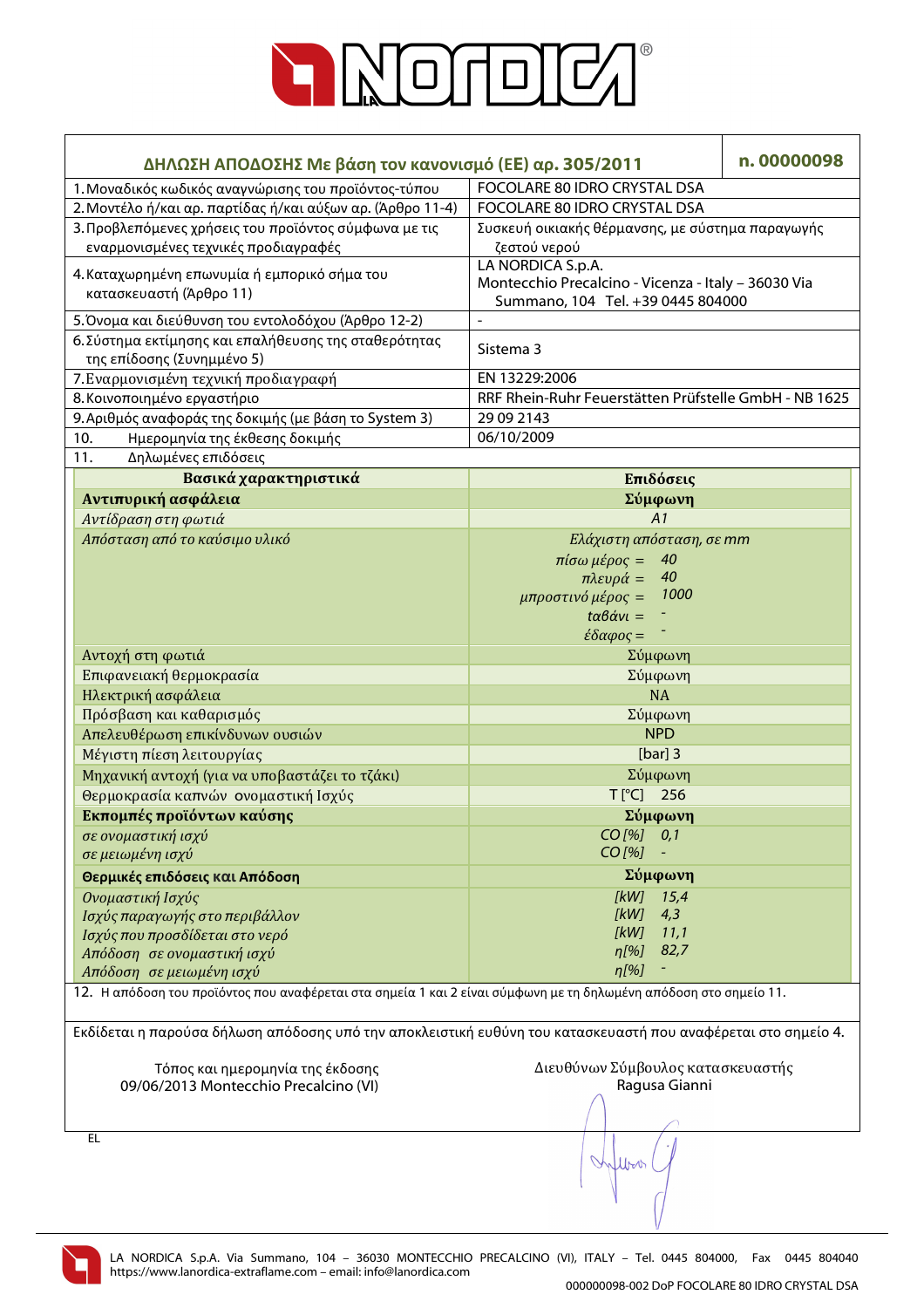

| <b>PRESTATIEVERKLARING Volgens Verordening (EU) nr. 305/2011</b>                                                             |                                                                                                               | n.00000098 |
|------------------------------------------------------------------------------------------------------------------------------|---------------------------------------------------------------------------------------------------------------|------------|
| 1. Unieke identificatiecode van het producttype                                                                              | FOCOLARE 80 IDRO CRYSTAL DSA                                                                                  |            |
| 2. Model en/of lotnr. en/of serienummer (Art.11-4)                                                                           | FOCOLARE 80 IDRO CRYSTAL DSA                                                                                  |            |
| 3. Het beoogde gebruik van het product in<br>overeenstemming met de toepasselijke<br>geharmoniseerde technische specificatie | Apparaat voor huishoudelijke verwarming, met<br>warmwaterproductie                                            |            |
| 4. Naam of handelsmerk van de fabrikant (Art 11-5)                                                                           | LA NORDICA S.p.A.<br>Montecchio Precalcino - Vicenza - Italy - 36030 Via<br>Summano, 104 Tel. +39 0445 804000 |            |
| 5. Naam en adres van de gemachtigde (Art. 12-2)                                                                              |                                                                                                               |            |
| 6. Systeem voor de beoordeling en verificatie van de                                                                         | Sistema 3                                                                                                     |            |
| prestatiebestendigheid (Bijlage 5)                                                                                           |                                                                                                               |            |
| 7. Geharmoniseerde technische specificatie                                                                                   | EN 13229:2006                                                                                                 |            |
| 8. Erkend laboratorium                                                                                                       | RRF Rhein-Ruhr Feuerstätten Prüfstelle GmbH - NB 1625                                                         |            |
| 9. Nummer van het keuringsrapport (op grond van System 3)                                                                    | 29 09 2143                                                                                                    |            |
| 10. Datum van het keuringsrapport                                                                                            | 06/10/2009                                                                                                    |            |
| 11. Aangegeven prestaties                                                                                                    |                                                                                                               |            |
| Essentiële kenmerken                                                                                                         | <b>Prestatie</b>                                                                                              |            |
| <b>Brandveiligheid</b>                                                                                                       | <b>Conform</b>                                                                                                |            |
| <b>Brandprestatie</b>                                                                                                        | A <sub>1</sub>                                                                                                |            |
| Afstand van brandbaar materiaal                                                                                              | Minimumafstand, in mm                                                                                         |            |
|                                                                                                                              | $achterzijde = 40$                                                                                            |            |
|                                                                                                                              | $zijkant =$<br>40                                                                                             |            |
|                                                                                                                              | $voorzijde =$<br>1000                                                                                         |            |
|                                                                                                                              | $plafond =$<br>$\blacksquare$                                                                                 |            |
|                                                                                                                              | $onderzijde =$                                                                                                |            |
| Weerstand tegen brand                                                                                                        | Conform                                                                                                       |            |
| Oppervlaktetemperatuur                                                                                                       | Conform                                                                                                       |            |
| Elektrische veiligheid                                                                                                       | <b>NA</b>                                                                                                     |            |
| Toegankelijkheid en reiniging                                                                                                | Conform                                                                                                       |            |
| Emissie van gevaarlijke stoffen                                                                                              | <b>NPD</b>                                                                                                    |            |
| Maximum bedrijfsdruk                                                                                                         | [ $bar]$ ] 3                                                                                                  |            |
| Mechanische sterkte (om de haard te ondersteunen)                                                                            | Conform                                                                                                       |            |
| Rookgastemperatuur nominaal vermogen                                                                                         | $T[^{\circ}C]$<br>256                                                                                         |            |
| Uitstoot verbrandingsproducten                                                                                               | Conform                                                                                                       |            |
| op nominaal vermogen                                                                                                         | $CO [$ % $] 0,1$                                                                                              |            |
| op beperkt vermogen                                                                                                          | CO [%]                                                                                                        |            |
| <b>Thermische prestaties en Rendement</b>                                                                                    | <b>Conforme</b>                                                                                               |            |
|                                                                                                                              |                                                                                                               |            |
| Nominaal vermogen                                                                                                            | [kW]<br>15,4                                                                                                  |            |
| Vermogen afgegeven aan het milieu                                                                                            | [kW]<br>4,3                                                                                                   |            |
| Vermogen afgegeven aan het water<br>Rendement op nominaal vermogen                                                           | [kW]<br>11,1                                                                                                  |            |
| Rendement op beperkt vermogen                                                                                                | 82,7<br>n[%]                                                                                                  |            |
|                                                                                                                              | $\eta$ [%]                                                                                                    |            |
| 12. De prestaties van het in de punten 1 en 2 bedoelde product zijn conform met de in het punt 11 aangegeven                 |                                                                                                               |            |
| prestaties.                                                                                                                  |                                                                                                               |            |
| Deze prestatieverklaring wordt verstrekt onder de exclusieve verantwoordelijkheid van de in punt 4 vermelde                  |                                                                                                               |            |
| fabrikant.                                                                                                                   |                                                                                                               |            |
| Plaats en datum van afgifte                                                                                                  | Beheerder delegeren fabrikant                                                                                 |            |
| 09/06/2013 Montecchio Precalcino (VI)                                                                                        | Ragusa Gianni                                                                                                 |            |
|                                                                                                                              |                                                                                                               |            |
|                                                                                                                              |                                                                                                               |            |
| <b>NL</b>                                                                                                                    |                                                                                                               |            |
|                                                                                                                              | Where                                                                                                         |            |
|                                                                                                                              |                                                                                                               |            |
|                                                                                                                              |                                                                                                               |            |

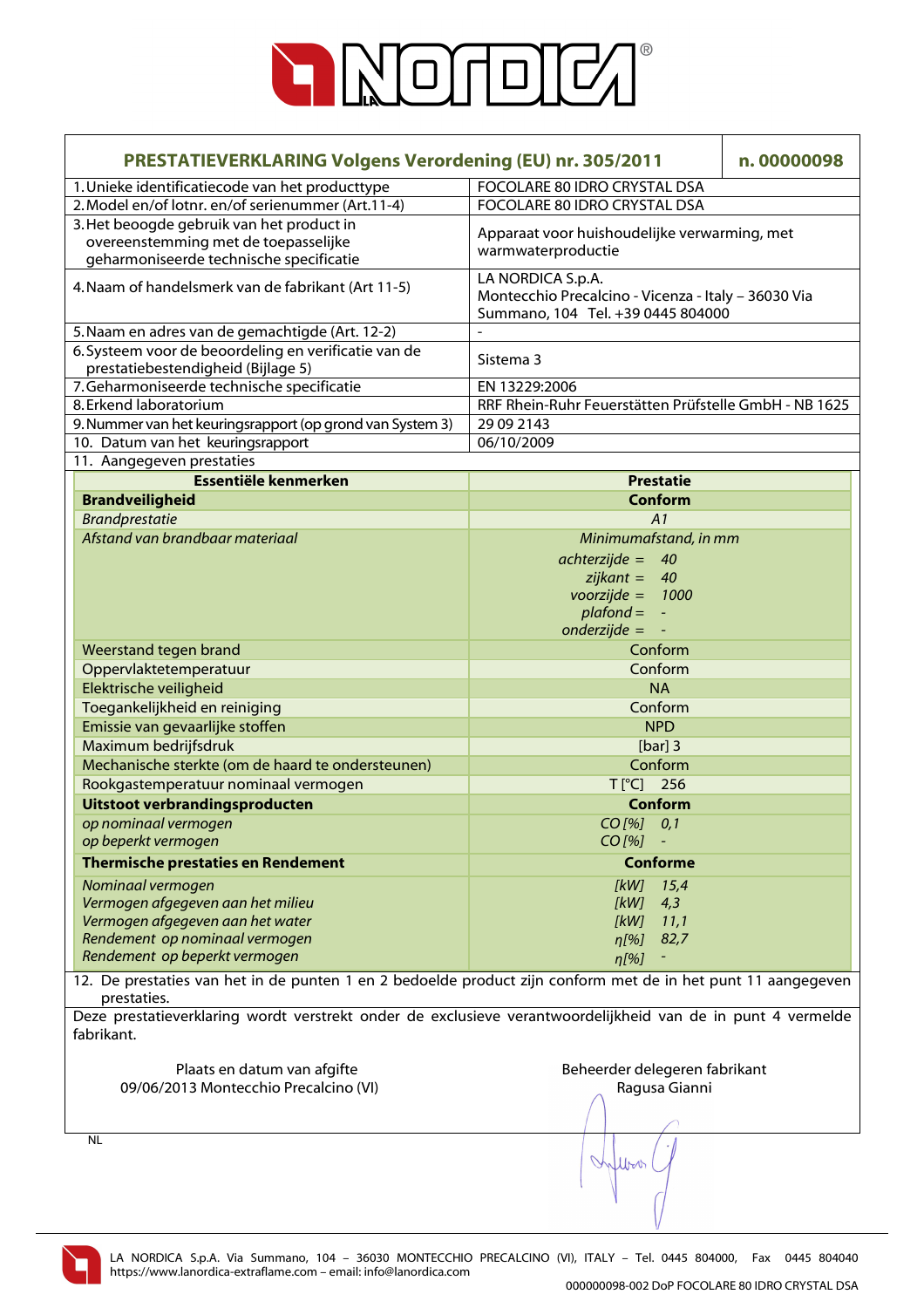

| DEKLARACJA WŁAŚCIWOŚCI UŻYTKOWYCH Na podstawie rozporządzenia<br>(UE) nr 305/2011                                  |                                                       | n.00000098 |
|--------------------------------------------------------------------------------------------------------------------|-------------------------------------------------------|------------|
| 1. Unikalny identyfikator typu wyrobu                                                                              | FOCOLARE 80 IDRO CRYSTAL DSA                          |            |
| 2. Model i/lub nr partia i/lub nr serii (Art.11-4)                                                                 | FOCOLARE 80 IDRO CRYSTAL DSA                          |            |
| 3. Zamierzone zastosowania produktu zgodnie z mającą                                                               | Urządzenie do ogrzewania mieszkania, produkujące      |            |
| zastosowanie zharmonizowaną specyfikacją techniczną                                                                | ciepłą wodę                                           |            |
|                                                                                                                    | LA NORDICA S.p.A.                                     |            |
| 4. Nazwa lub znak towarowy producenta (Art 11-5)                                                                   | Montecchio Precalcino - Vicenza - Italy - 36030 Via   |            |
|                                                                                                                    | Summano, 104 Tel. +39 0445 804000                     |            |
| 5. Nazwa i adres przedstawiciela (Art 12-2)                                                                        | $\overline{a}$                                        |            |
| 6. System oceny i weryfikacji stałości właściwości                                                                 | Sistema 3                                             |            |
| użytkowych (Załącznik 5)                                                                                           |                                                       |            |
| 7. Zharmonizowana specyfikacja techniczna                                                                          | EN 13229:2006                                         |            |
| 8. Notyfikowane laboratorium                                                                                       | RRF Rhein-Ruhr Feuerstätten Prüfstelle GmbH - NB 1625 |            |
| 9. Numer raportu z badań testowych (na podstawie Systemu 3)                                                        | 29 09 2143                                            |            |
| Data raportu z badań testowych<br>10.                                                                              | 06/10/2009                                            |            |
| 11. Deklarowane osiągi                                                                                             |                                                       |            |
| Podstawowe właściwości                                                                                             | Osiągi                                                |            |
| Zabezpieczenie przeciwpożarowe                                                                                     | <b>Zgodny</b>                                         |            |
| Reakcja na ogień                                                                                                   | A1                                                    |            |
| Odległość od mat. zł.                                                                                              | Odległość minimalna, w mm                             |            |
|                                                                                                                    | $tył = 40$                                            |            |
|                                                                                                                    | $bok = 40$                                            |            |
|                                                                                                                    | $przód = 1000$                                        |            |
|                                                                                                                    | $s$ ufit = $-$                                        |            |
|                                                                                                                    | $podłoże =$                                           |            |
| Odporność na ogień                                                                                                 | Zgodny                                                |            |
| Temperatura na powierzchni                                                                                         | Zgodny                                                |            |
| Bezpieczeństwo elektryczne                                                                                         | <b>NA</b>                                             |            |
|                                                                                                                    |                                                       |            |
| Dostępność i czyszczenie                                                                                           | Zgodny                                                |            |
| Wydzielanie niebezpiecznych substancji                                                                             | <b>NPD</b>                                            |            |
| Maksymalne ciśnienie pracy                                                                                         | [ $bar]$ ] 3                                          |            |
| Wytrzymałość mechaniczna (wspieranie komina)                                                                       | Zgodny                                                |            |
| Temperatura spalin moc znamionowa                                                                                  | T[°C] 256                                             |            |
| Emisja produktów spalania                                                                                          | <b>Zgodny</b>                                         |            |
| przy mocy znamionowej                                                                                              | CO [%] 0,1                                            |            |
| przy mocy zmniejszonej                                                                                             | $CO$ [%]                                              |            |
| Wydajność cieplna i Sprawność                                                                                      | Zgodny                                                |            |
| Moc znamionowa                                                                                                     | [kW]<br>15,4                                          |            |
| Moc przekazywana do otoczenia                                                                                      | [kW]<br>4,3                                           |            |
| Moc przekazywana do wody                                                                                           | [kW]<br>11,1                                          |            |
| Sprawność przy mocy znamionowej                                                                                    | n[%]<br>82,7                                          |            |
| Sprawność przy mocy zmniejszonej                                                                                   | n[%]                                                  |            |
| 12. Wydajność produktu, o którym mowa w pkt. 1 i 2 jest zgodna z deklarowanymi właściwościami użytkowymi w pkt 11. |                                                       |            |
|                                                                                                                    |                                                       |            |
| Niniejszą deklarację właściwości użytkowych wystawia się na wyłączną odpowiedzialność producenta, o którym         |                                                       |            |
| mowa w pkt 4.                                                                                                      |                                                       |            |
|                                                                                                                    |                                                       |            |
| Miejsce i data wydania                                                                                             | Administrator delegować producent                     |            |
| 09/06/2013 Montecchio Precalcino (VI)                                                                              | Ragusa Gianni                                         |            |
|                                                                                                                    |                                                       |            |
|                                                                                                                    |                                                       |            |
| PL                                                                                                                 |                                                       |            |
|                                                                                                                    |                                                       |            |
|                                                                                                                    | lbo                                                   |            |
|                                                                                                                    |                                                       |            |
|                                                                                                                    |                                                       |            |